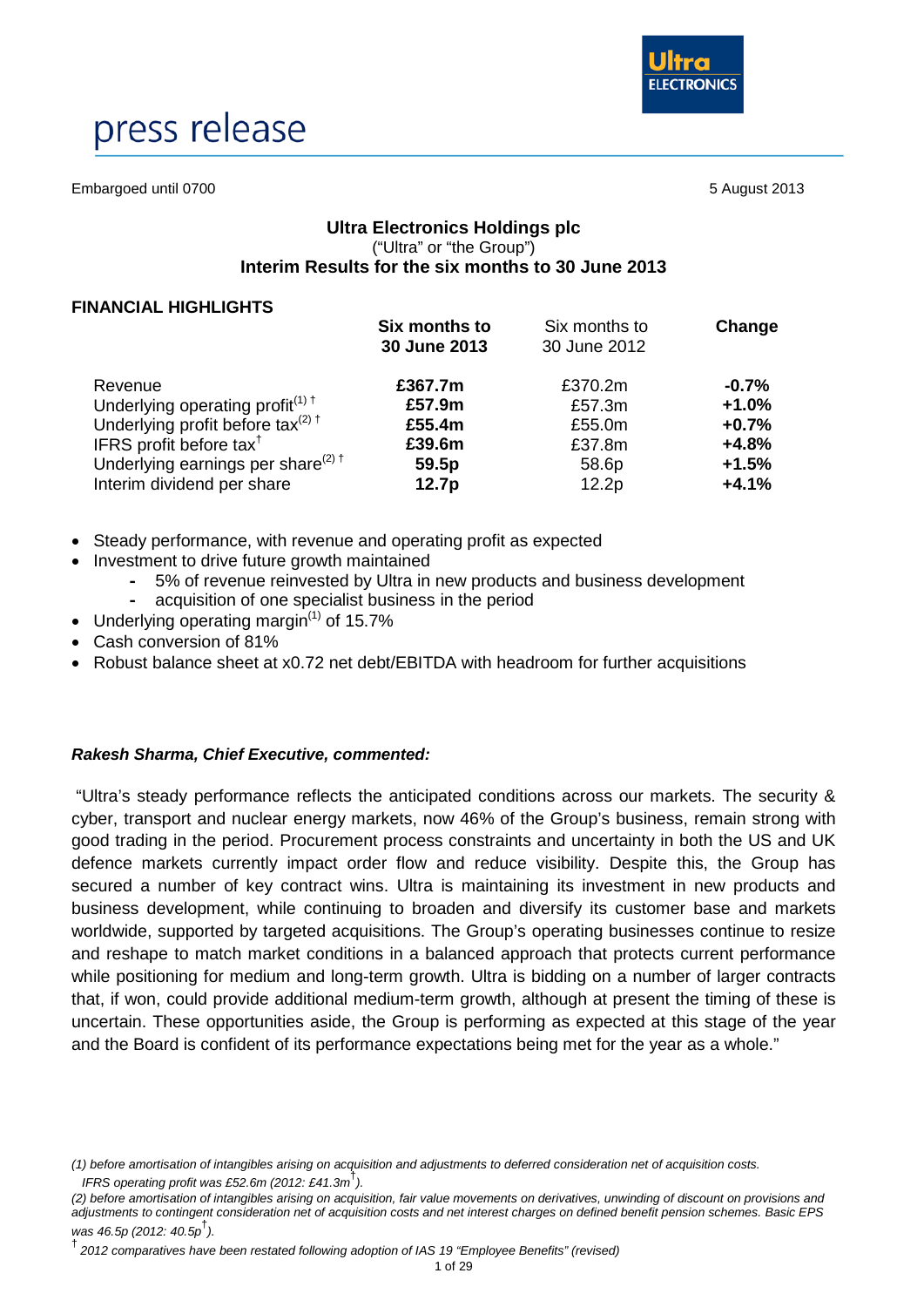# **INTERIM MANAGEMENT REPORT**

# **FINANCIAL RESULTS**

|                                                                        | Six months to<br>30 June 2013<br>£m | Six months to<br>30 June 2012 $†$ as<br>restated<br>£m | Growth   |  |
|------------------------------------------------------------------------|-------------------------------------|--------------------------------------------------------|----------|--|
| Order book                                                             |                                     |                                                        |          |  |
| - Aircraft & Vehicle Systems                                           | 162.6                               | 171.7                                                  | $-5.3%$  |  |
| - Information & Power Systems                                          | 405.9                               | 425.4                                                  | $-4.6%$  |  |
| - Tactical & Sonar Systems                                             | 308.7                               | 346.6                                                  | $-10.9%$ |  |
| <b>Total order book</b>                                                | 877.2                               | 943.7                                                  | $-7.0%$  |  |
|                                                                        |                                     |                                                        |          |  |
| <b>Revenue</b>                                                         |                                     |                                                        |          |  |
| - Aircraft & Vehicle Systems                                           | 74.3                                | 71.5                                                   | $+3.9%$  |  |
| - Information & Power Systems                                          | 154.8                               | 155.2                                                  | $-0.3%$  |  |
| - Tactical & Sonar Systems                                             | 138.6                               | 143.5                                                  | $-3.4%$  |  |
| <b>Total revenue</b>                                                   | 367.7                               | 370.2                                                  | $-0.7%$  |  |
| Organic underlying revenue movement at<br>constant currencies          |                                     |                                                        | $-4.3%$  |  |
| <b>Underlying operating profit*</b>                                    |                                     |                                                        |          |  |
| - Aircraft & Vehicle Systems                                           | 16.0                                | 14.0                                                   | $+14.3%$ |  |
| - Information & Power Systems                                          | 20.4                                | 20.2                                                   | $+1.0%$  |  |
| - Tactical & Sonar Systems                                             | 21.5                                | 23.1                                                   | $-6.9%$  |  |
| Total underlying operating profit*                                     | 57.9                                | 57.3                                                   | $+1.0%$  |  |
| Organic underlying operating profit<br>movement at constant currencies |                                     |                                                        | $-4.0%$  |  |
| Underlying operating margin*                                           |                                     |                                                        |          |  |
| - Aircraft & Vehicle Systems                                           | 21.5%                               | 19.6%                                                  |          |  |
| - Information & Power Systems                                          | 13.2%                               | 13.0%                                                  |          |  |
| - Tactical & Sonar Systems                                             | 15.5%                               | 16.1%                                                  |          |  |
| Total underlying operating margin*                                     | 15.7%                               | 15.5%                                                  | +20bpts  |  |
| Finance charges*                                                       | (2.5)                               | (2.3)                                                  |          |  |
| Underlying profit before tax                                           | 55.4                                | 55.0                                                   | $+0.7%$  |  |
| Operating cash flow*                                                   | 46.7                                | 35.4                                                   |          |  |
| Operating cash conversion*                                             | 81%                                 | 62%                                                    |          |  |
| Net debt/EBITDA                                                        | 0.72                                | 1.07                                                   |          |  |
| Net debt* at period-end                                                | 46.7                                | 67.6                                                   |          |  |
| Bank interest cover*                                                   | 23.5x                               | 24.6x                                                  |          |  |
| Underlying earnings per share                                          | 59.5p                               | 58.6p                                                  | $+1.5%$  |  |

#### *\* defined below:*

*underlying operating profit before amortisation of intangibles arising on acquisition and adjustments to contingent consideration net of acquisition costs. IFRS operating profit was £52.6m (2012: £41.3m*† *).*

*underlying profit before tax before amortisation of intangibles arising on acquisition, fair value movements on derivatives, unwinding of discount on provisions, adjustments to contingent consideration net of acquisition costs and net interest charges on defined benefit pension schemes. Basic EPS was 46.5p (2012: 40.5p*† *).*

*operating cash flow is cash generated by operations and dividends from associates, less net capital expenditure, R&D and LTIP share purchases.*

*operating cash conversion is cash generated by operations and dividends from associates, less net capital expenditure, R&D and LTIP share purchases as % of operating profit before the costs of acquisitions and amortisation of intangibles arising on acquisition.*

*net debt comprises loans and overdrafts less cash and cash equivalents.*

*finance charges exclude fair value movements on derivatives, discount on provisions and the net interest charge on defined benefit pensions.*

*organic growth (of revenue or profit) is the annual rate of increase in revenue or profit that was achieved, assuming that acquisitions made during the prior year were only included for the same proportion of the current year.*

*EBITDA is the statutory profit before tax for the half-year before finance costs, investment revenue, amortisation and depreciation, excluding adjustments to contingent consideration net of acquisition costs.* 

*bank interest cover is the ratio of underlying operating profit to finance costs associated with borrowings.*

† *2012 comparative operating profit, operating margin, finance charges, profit before tax and earnings per share have been restated following the adoption of IAS 19 "Employee Benefits" (revised) and the decision to treat pension finance expenses as nonunderlying. See note 2 of interim financial statements.*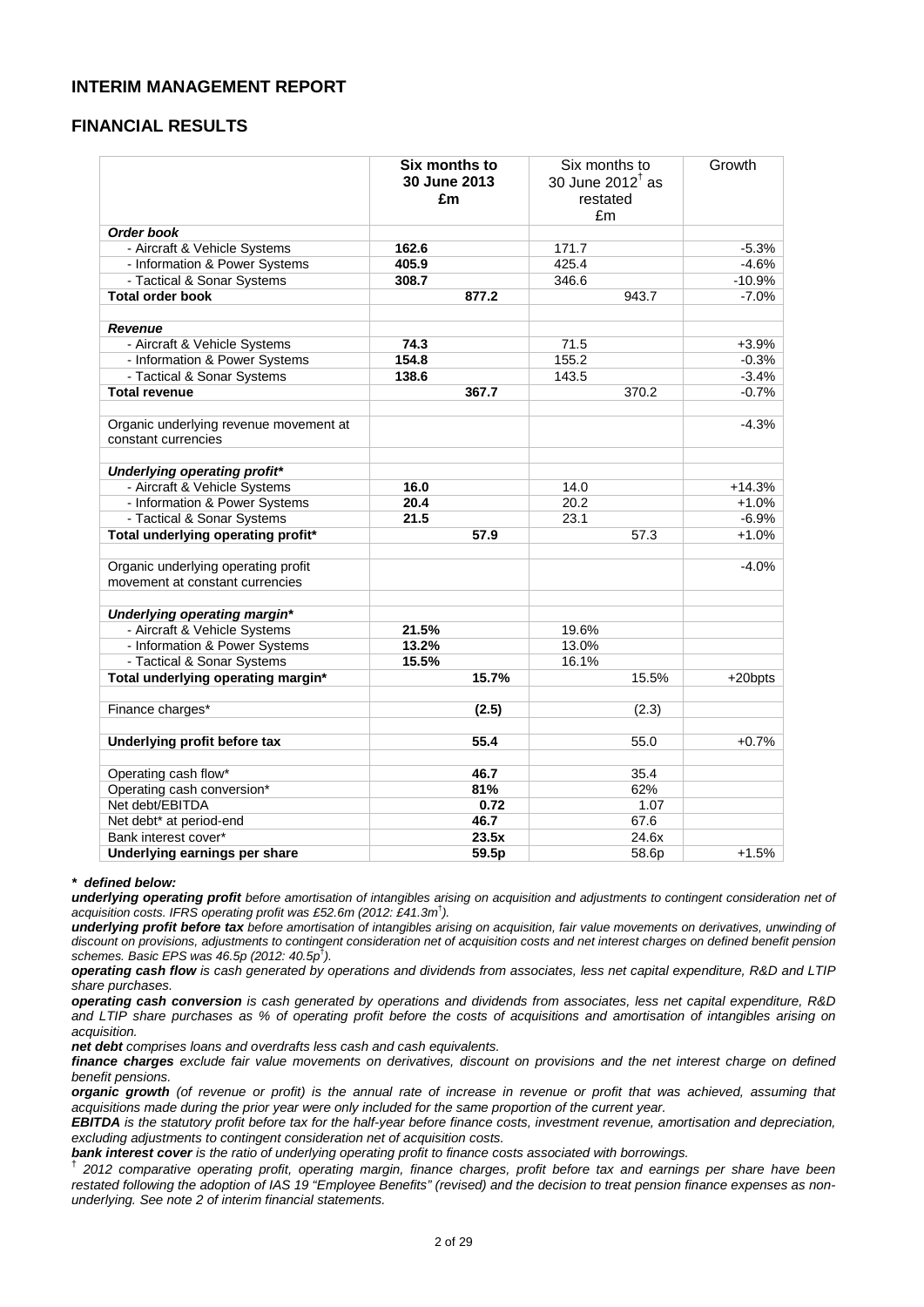Revenue in the period was broadly flat at £367.7m (2012: £370.2m). Acquisitions contributed over 2%, whilst exchange rate movements increased revenue by a further 1%. Underlying revenue at constant currencies fell by 4%, primarily due to the difficult US defence market and continuing reduced demand for tactical radios.

Underlying operating profit increased by 1% to £57.9m (2012: £57.3m<sup>†</sup>). Organic operating profit at constant currencies declined by 4%, offset by a foreign exchange contribution of 1% and acquisition growth of over 4%. The resulting underlying operating margin was 15.7% (2012: 15.5%† ).

Underlying profit before tax increased marginally to £55.4m (2012: £55.0m† ), after net financing charges of £2.5m (2012: £2.3m<sup>†</sup>).

The Group's underlying tax rate in the period was 24.5% (2012: 26.0%) and the increase in underlying earnings per share was 1.5% to 59.5p (2012: 58.6p<sup>†</sup>).

Reported (IFRS) profit before tax was £39.6m (2012: £37.8m† ) and reflected the combined effects of the elements detailed below:

| All £m                                                       | 2013 H1 | 2012 H1 |
|--------------------------------------------------------------|---------|---------|
| Underlying profit before tax <sup>†</sup>                    | 55.4    | 55.0    |
| Amortisation of intangibles arising on acquisition           | (14.5)  | (15.1)  |
| (Loss)/profit on fair value movements on derivatives         | (7.7)   | 0.5     |
| Acquisition-related adjustments                              | 9.3     | (0.9)   |
| Unwinding of discount on provisions                          | (0.6)   | 0.0     |
| Net interest charge on defined benefit pensions <sup>†</sup> | (2.3)   | (1.7)   |
| Reported profit before tax <sup>†</sup>                      | 39.6    | 37.8    |

IAS 19 (revised 2011) has impacted the accounting for the Group's defined benefit pension scheme by (i) replacing the interest cost and expected return on plan assets with a net interest charge on the net defined benefit liability, and (ii) reclassifying administration costs of the defined benefit scheme from finance costs to administration expenses. Please see note 2 for further details.

The Group's balance sheet remains strong, with net debt/EBITDA of x0.72 and net interest payable on borrowings covered around 24 times by underlying operating profit. Operating cash flow in the half year was £46.7m (2012: £35.4m). Deficit reduction payments for the UK pension scheme continued at £3.6m (2012: £3.6m) for the period. A triennial valuation is being conducted and will report before the year end. Ultra had net debt at the end of the period of £46.7m compared to £43.0m at the end of 2012. Net cash expenditure on acquisitions in the period was £14m (2012: £25m) including the payment of deferred consideration in respect of acquisitions made in prior years.

The proposed interim dividend is 12.7p, an increase of 4.1%, with the dividend being covered 4.7 times (2012: 4.8 times) by underlying earnings per share. If approved, the dividend will be paid on 27 September 2013 to shareholders on the register on 30 August 2013.

The order book at the end of the period was £877.2m compared to £943.7m in the previous year, a reduction of 7%. Of this, trading of the Oman contract contributed 4% while a delay in contract award for the Warrior programme to the second half contributed 3%. Order book cover for 2013 remains strong at over 85%.

# **INVESTING FOR GROWTH**

Ultra continues to invest in new product and business development, sustaining spending at its customary high levels. Internal investment in the period was sustained at about 5% of revenue at £17.1m (2012: £22.3m). A further £3.2m of investment was capitalised as confidence in long-term commercial value increased and technical milestones were reached.

<sup>† 2012</sup> comparatives restated following adoption of IAS 19 "Employee Benefits" (revised)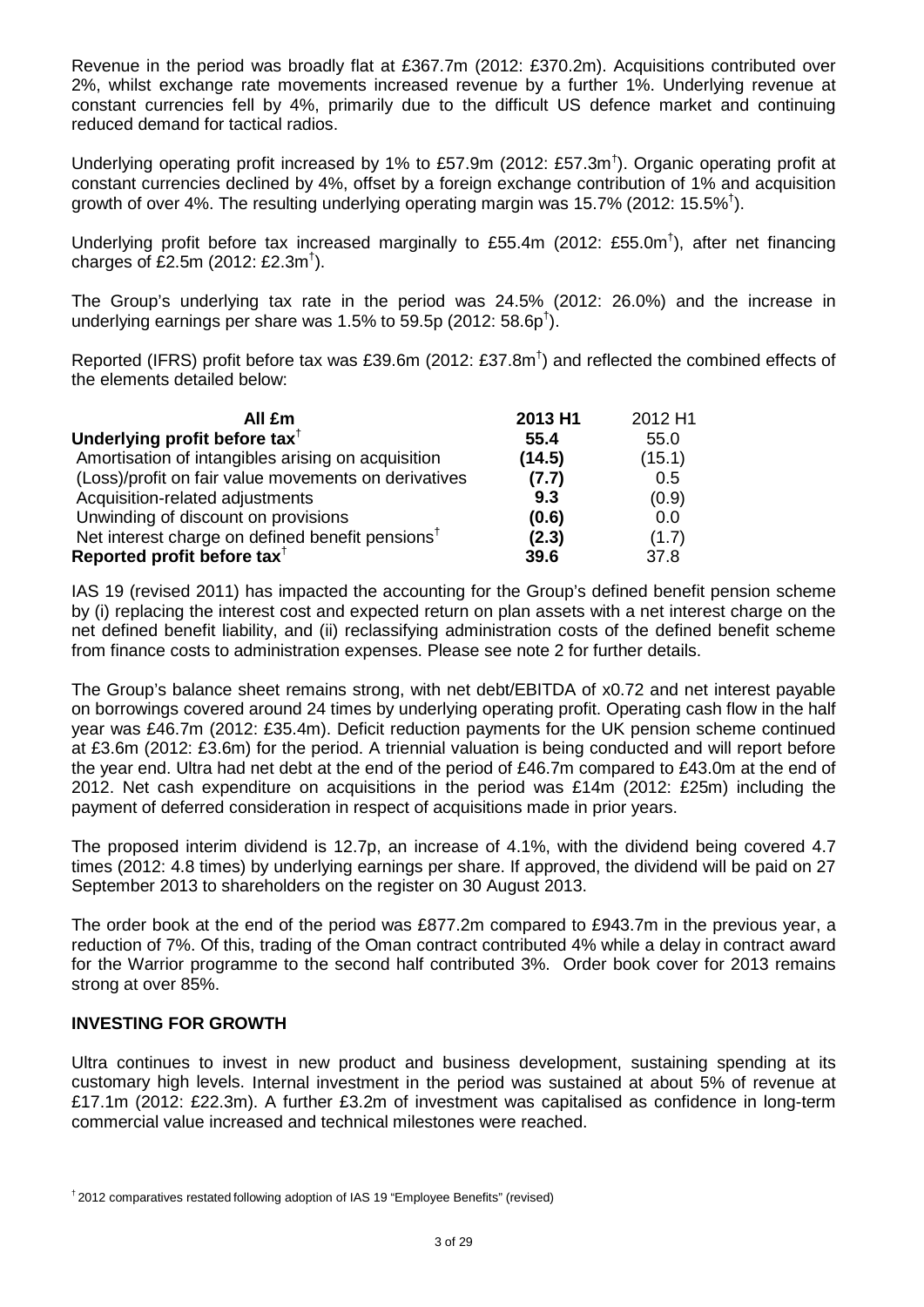In June 2013 the Group acquired Varisys, a UK business that develops products for high performance embedded computing applications. Its products and services portfolio include bespoke solutions for customers operating in the aerospace, defence, telecommunications and industrial sectors. Varisys is now a part of Ultra's Aircraft & Vehicle Systems division.

# **OPERATIONAL REVIEW**

# **Aircraft & Vehicle Systems**

Revenue in Aircraft & Vehicle Systems increased by 4% to £74.3m (2012: £71.5m) and underlying operating profit increased by 14% to £16.0m (2012: £14.0m<sup>†</sup>). The order book was reduced by 5% to £162.6m (2012: £171.7m).

Sales in the period were lifted by increased sales in Ultra's long-term specialist ice protection systems business and by a short-term Urgent Operational Requirement radio contract for the British Army. The increase in underlying operating profit reflected lower investment spend at this stage of the cycle and improved business mix as well as a strong contribution from Varisys, a recent acquisition. These factors more than offset an under-recovery of overhead in Ultra's fuel cell business due to order placement delays. As a result, operating margin improved to 21.5% (2012: 19.6%† ). The reduction in order book was due to continuing delays in the award of the UK Warrior armoured fighting vehicle programme which has now slipped into the second half of the year.

Highlights of activities in the period that will underpin the division's future performance included:

- selection by Embraer Defense and Security to supply translating harnesses for the KC390 military transport aircraft. This success builds upon previous contracts to provide the control units for the KC390 landing gear, steering and cabin door.
- our teaming partner Raytheon winning the US Joint Miniature Munitions Bomb Release Unit (JMM BRU). Ultra's work share will include the provision of the complete stored energy system. Contract award is expected in autumn 2013.
- the award of an exclusive long term supply agreement with Pratt & Whitney for the electronic control unit that manages the Joint Strike Fighter's F-135 engine's Electrical Ice Protection System (EIPS). The agreement is effective for the life of the engine programme.

# **Information & Power Systems**

Revenue in Information & Power Systems was broadly flat at £154.8m (2012: £155.2m). Underlying operating profit increased by 1% to £20.4m (2012: £20.2m† *).* The order book at the end of the period was reduced by 5% to £405.9m (2012: £425.4m).

A number of factors influenced first half revenues. There were higher sales of TACPOD and ADSI products, together with increased sales of electrical power management equipment to the UK submarine programme and a strong performance from the recently acquired SOTECH. These were offset by lower sales from the Oman airport IT systems contract as the project is prolongated and some volume reductions as a long-running nuclear control system programme for the Royal Navy comes to an end. In addition, US budget cuts are impacting software support service sales, resulting in further headcount reductions in the affected businesses. The underlying operating margin increased slightly to 13.2% (2012: 13.0%† ) despite taking a £1.1m charge for commissions on the recently won mid-life upgrade contract for an Indonesian Fatahillah class corvette. The order book reduction at the end of the period reflects trading out of the Oman airport IT project and some tactical systems contracts, partly offset by the addition of the Fatahillah contract.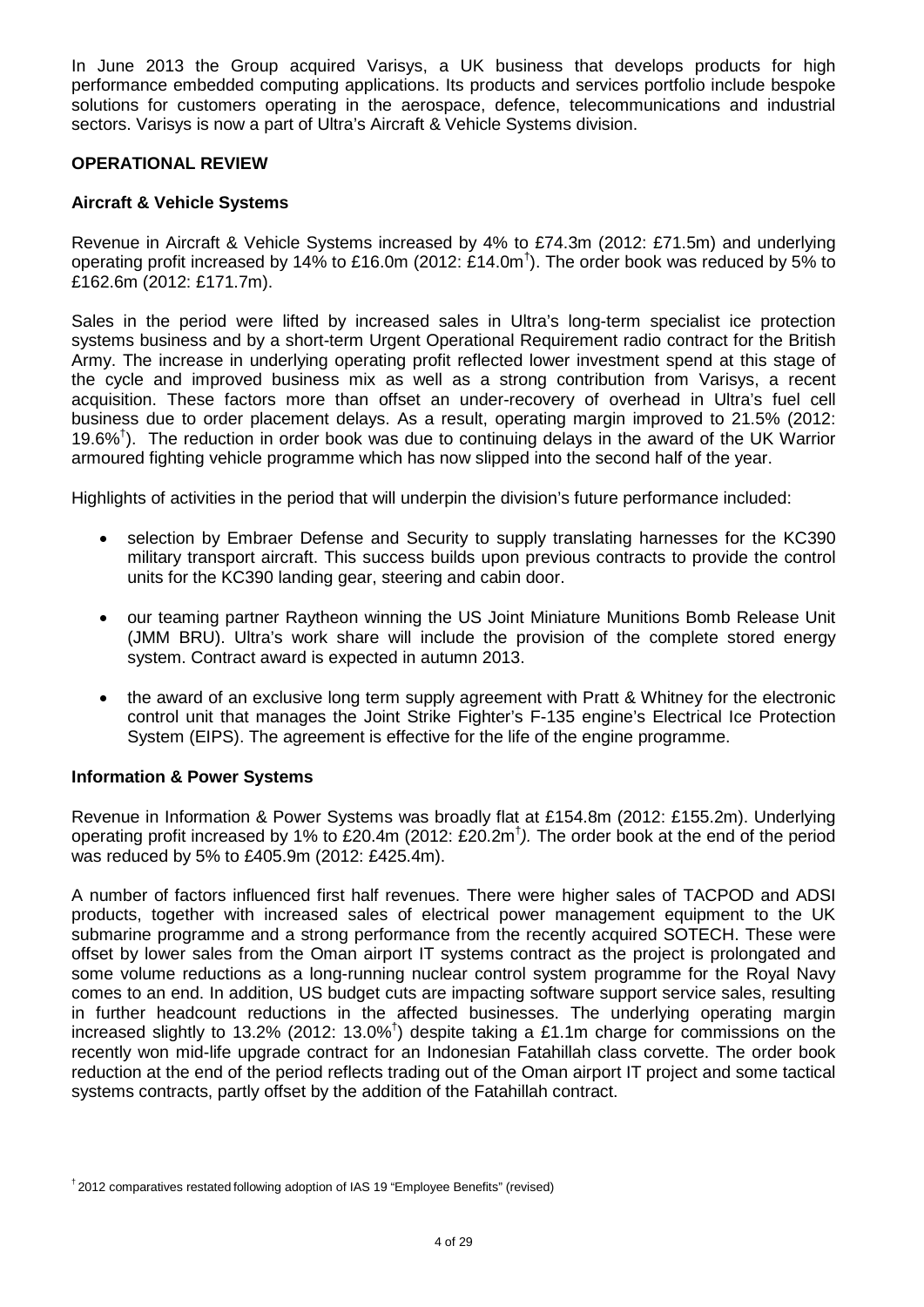Features of the division's performance in the year that will underpin future performance included:

- a £16.1m contract for the supply of specialist instrumentation to EDF Energy. Under this contract Ultra will manufacture and support safety-critical nuclear reactor instrumentation for use in EDF Energy's current UK nuclear power stations. This is the first contract to benefit from Ultra's recent investment in a state-of-the-art nuclear instrumentation manufacturing facility.
- award of a first contract for Ultra's nuclear sensors in a non-safety related application at two US plants, providing access to a broader scope of applications beyond the "reactor island" on the global fleet of Westinghouse nuclear power stations.
- a contract worth £32m with the Republic of Indonesia Ministry of Defence for the mid-life modernisation of the first of the Fatahillah Class corvettes, including the development, installation and integration of the combat system.

# **Tactical & Sonar Systems**

Revenue in Tactical & Sonar Systems reduced by 3% to £138.6m (2012: £143.5m). The division's underlying operating profit reduced by 7% to £21.5m (2012: £23.1m<sup>†</sup>). Order book was reduced by 11% to £308.7m (2012: £346.6m).

Additional Litening pod sales in the UK, good progress on the ECU crypto programme, and an 8.5% boost in ASW sales in the US helped offset continued lower sales for tactical radios, lower international sonobuoy sales and the impact of US budget cuts and contract delays. Underlying operating profit benefitted from stronger ASW contract margins but was impacted by forewarned restructuring costs of £2.1m at the Group's tactical radio business, together with the investment costs required to position the business for future radio opportunities. Profit reduction compared with 2012 also reflected the inclusion of end of contract releases in last year's figure. The division's underlying operating margin reduced to 15.5% (2012: 16.1%<sup>†</sup>). The order book reduction reflects the trading out of contracts and delays in the flow of US contract awards, which is more evident in this division. This division also has a growing element of IDIQs (indefinite delivery/indeterminate quantity contracts) and short term orders demonstrating Ultra's long-term positioning.

Features of the division's performance in the year that will underpin future performance included:

- a £14m contract extension to its End Cryptographic Unit Replacement Programme (ECURP) for the integration & installation phase of the programme. This will see Ultra manage the rollout and deployment of this critical national capability. It recognises Ultra's extensive capability in system integration and management of complex equipment roll-out programmes.
- a contract for the manufacture of four submarine towed arrays for the Royal Canadian Navy's Victoria Class submarines.
- an increase in ASW spend reflects the US 'Pivot to the Pacific' policy. The US Navy has recently changed from issuing an annual sonobuoy tender and issued an 5 year IDIQ competitive tender for which Ultra, through its JV, was the only bidder. Contract award is expected in Q4 2013 with an estimated value of between \$400m and \$500m over five years.

# **MARKET ENVIRONMENT**

In the US and UK, government spending pressures remain evident. Within many of the market niches that Ultra targets, funding is being sustained and even increased, while long-term investment in new markets is generating additional opportunities. Increasingly, focus is on life extension of equipment as much as new build, and customers are seeking mature, proven and comprehensive solutions that match their specific need and environment.

<sup>† 2012</sup> comparatives restated following adoption of IAS 19 "Employee Benefits" (revised)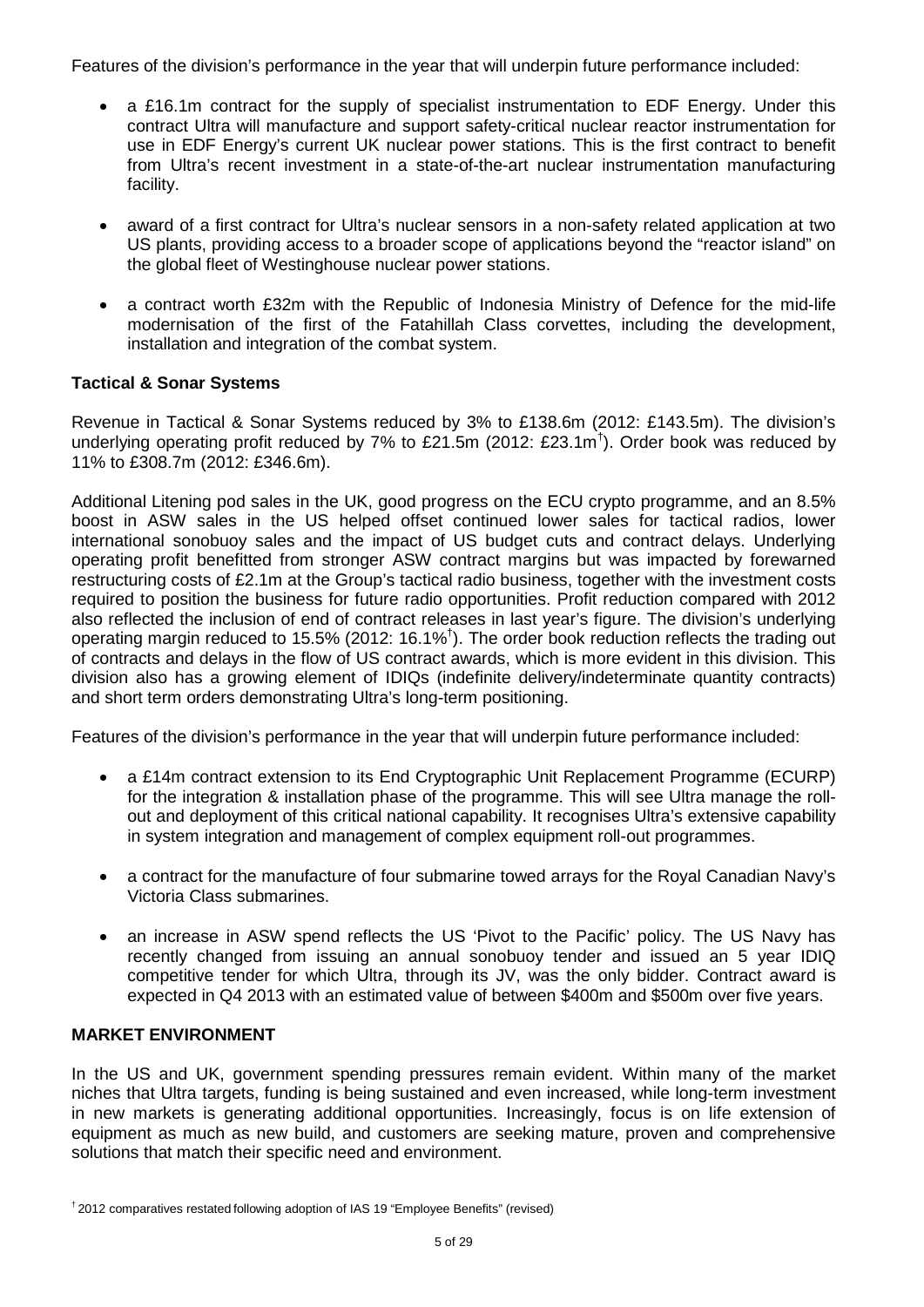# **Defence** (54% of Group revenue)

In the US, a six month Continuing Resolution followed by sequestration (under the 2011 Budget Control Act) saw substantial FY13 budget reductions of about \$50bn. These cuts have mainly fallen on operations, service and maintenance activities, as the DoD seeks to protect its manpower costs and future equipment programme. Programme delays have continued, driven by remaining uncertainty and processing issues resulting from cuts in the working hours of procurement staff. The President's FY14 submission largely ignores sequestration and continues to reflect a US strategic focus on the Asia-Pacific that benefits maritime and air forces, with a resurgence in anti-submarine warfare. This has been directly reflected in a year-on-year increase in orders for Ultra's ASW related offerings.

In the UK, the defence equipment budget has largely stabilised, with further cost savings falling on support functions. Cost pressures remain across all programmes, as evidenced by the strong focus on legacy extension as well as pressure on supply chain costs. Delays in awards of expected programmes have continued, reflecting issues within the MOD procurement process as it continues to reorganise.

Strong national defence and security programmes in emerging markets provide a wide range of opportunities but access to them requires strategic patience and long-term relationship building. After five years of a sustained focus on these new geographic markets, Ultra is beginning to see success. In Turkey, Ultra has teamed with indigenous industry partners to develop the next generation of ship torpedo defence, and is now looking to other opportunities. The Group has established valuable partnerships in India, allowing access to a range of opportunities, and has now made a breakthrough in Indonesia. Together with Ultra's established positions in the Middle East and Australia, these markets provide valuable opportunities for growth.

# **Security & Cyber** (24% of Group revenue)

In the geographic markets in which the Group has a presence, security and cyber-security remain resilient areas of spend. Government programmes to deliver information assurance and protect sensitive data play strongly to Ultra's growing encryption and secure network capabilities. Access to these sensitive markets requires a close relationship with national authorities and the ability to team successfully with complementary partners; both Ultra strengths. Border security and critical national infrastructure protection also remain key opportunities in core and emerging markets.

# **Transport & Energy** (22% of Group revenue)

The commercial aircraft sector continues to see high global demand and a strong order backlog. This healthy market is reflected in continuing investment in airport infrastructure, either to upgrade capacity and capabilities or to promote national image. Rail investment remains strong, either as a means of internal investment in recovering economies (UK Comprehensive Spending Review identified £15bn for road and rail projects) or for nation building in emerging economies. Both provide substantial opportunity. Nuclear power plant new-build has experienced a pause after Fukushima but this event has also triggered additional opportunities in the demand for enhanced safety systems and specialist sensors to extend the life of existing plants.

# **RISKS AND UNCERTAINTIES**

A number of potential risks and uncertainties exist which could have a material impact on the Group's performance in 2013 and beyond and which could cause actual results to differ materially from expected and historical levels. The directors do not consider that the principal risks and uncertainties have changed substantially since the publication of the Group's Annual Report for 2012. An explanation of the risks detailed below, and the robust business strategies that Ultra uses to manage and mitigate those risks and uncertainties, can be found in the annual report which is available for download at [www.ultra-electronics.com/investors.](http://www.ultra-electronics.com/investors)

In the Group's security and cyber fields demand continues to grow. However, within the defence sector, which contributes around 54% of Ultra's revenue, there is continuing pressure on US and UK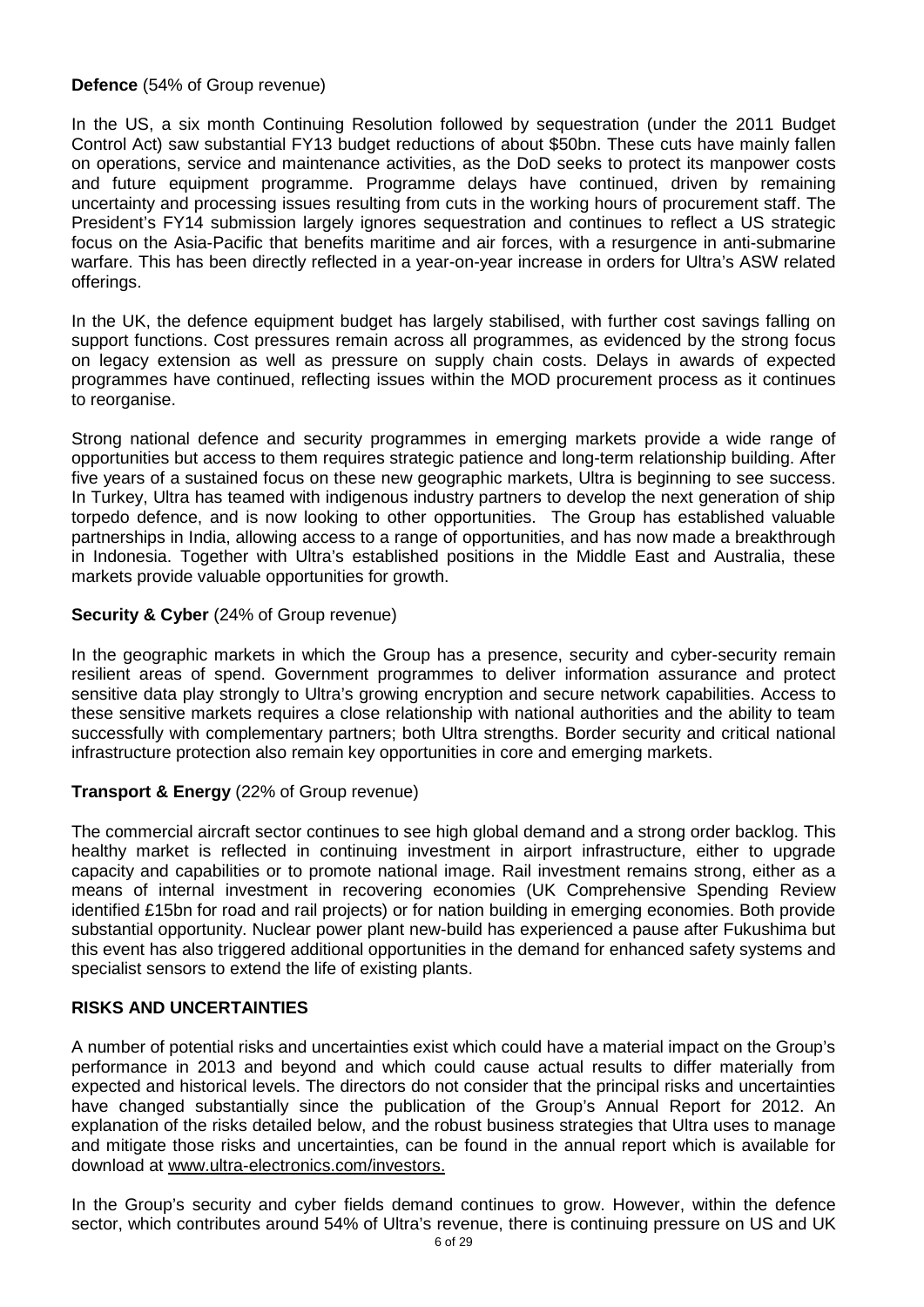defence budgets. In the US, the DoD continues to model a range of options, from full funding of the FY14 Presidential budget request to a continuation of Sequestration under the Budget Control Act (2011). Nevertheless, the overall size of defence budgets worldwide, relative to the Group's revenue, provides sufficient headroom to support Ultra's continuing growth.

There is a risk of programme delays or cancellations but this has always been a feature of the Group's markets. Excluding the Oman Airport IT project, no programme represents more than 5% of Ultra's revenue in any year, so the cancellation or curtailment of any single programme is unlikely to have a material impact on the Group.

Movements in foreign currency exchange rates result in both transaction and translation effects on the Group's results. Ultra's projected net transaction exposure is mitigated by the use of forward hedging contracts. By their nature, currency translation risks cannot be mitigated.

# **CONFIRMATION OF GOING CONCERN**

The Directors have considered the guidance issued by the Financial Reporting Council and hereby confirm that the Group continues to adopt the 'going concern' basis in preparing its accounts.

The Board has made appropriate enquiries to support this view, looking forward for a period of at least twelve months. Salient points taken into consideration were:

- the Group's record of delivering high quality profits growth
- the adequacy of Ultra's financing facilities
- Ultra's positions in growth sectors of its markets
- the long-term nature of Ultra's markets and contracts
- the Group's minimal exposure to trading denominated in the Euro
- the risks as discussed above

# **PERFORMANCE & PROSPECTS**

Ultra's steady performance reflects the anticipated conditions across our markets. The security & cyber, transport and nuclear energy markets, now 46% of the Group's business, remain strong with good trading in the period. Procurement process constraints and uncertainty in both the US and UK defence markets currently impact order flow and reduce visibility. Despite this, the Group has secured a number of key contract wins. Ultra is maintaining its investment in new products and business development, while continuing to broaden and diversify its customer base and markets worldwide, supported by targeted acquisitions. The Group's operating businesses continue to resize and reshape to match market conditions in a balanced approach that protects current performance while positioning for medium and long-term growth. Ultra is bidding on a number of larger contracts that, if won, could provide additional medium-term growth, although at present the timing of these is uncertain. These opportunities aside, the Group is performing as expected at this stage of the year and the Board is confident of its performance expectations being met for the year as a whole.

- End -

Enquiries:

**Ultra Electronics Holdings plc Development COLO 8813 4307** Rakesh Sharma, Chief Executive www.ultra-electronics.com Mark Nelson, Interim Group Finance Director

**Media enquiries:** Susan Ellis, Corporate Affairs Adviser 07836 522722 James White, MHP Communications **DEVILLE 1020 128 8756**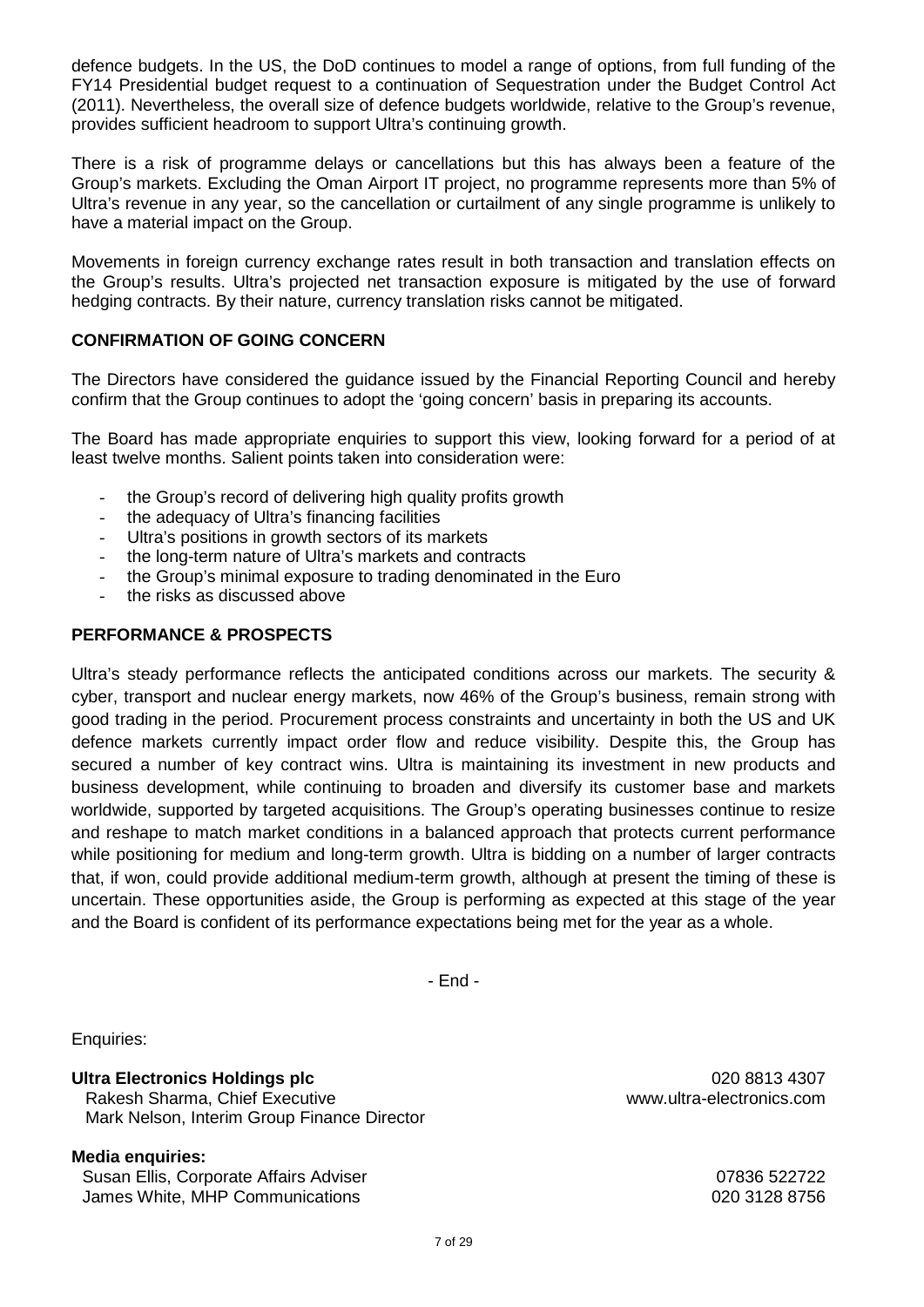# *NATURE OF ANNOUNCEMENT*

*This Interim Management Report ("IMR") has been prepared solely to provide additional information to enable shareholders to assess Ultra's strategies and the potential for those strategies to be fulfilled. It should not be relied upon by any other party or for any other purpose.* 

*This IMR contains certain forward-looking statements. Such statements are made by the Directors in good faith based on the information available to them at the time of their approval of this report, and they should be treated with caution due to the inherent uncertainties underlying such forward-looking information.*

*This IMR has been prepared for the Group as a whole and therefore gives greatest emphasis to those matters which are significant to Ultra when viewed as a complete entity*

## **Further information about Ultra:**

**Ultra Electronics** is an internationally successful defence, security, transport and energy company with a long, consistent track record of development and growth. Ultra businesses constantly innovate to create solutions to customer requirements that are different from and better than those of the Group's competitors. The Group has about one hundred and eighty distinct market or technology niches within its twenty eight businesses. The diversity of niches enables Ultra to contribute to a large number of platforms and programmes and provides resilience to the Group's financial performance.

Ultra has world-leading positions in many of its niches and, as an independent, non-threatening partner, is able to support all of the main prime contractors with specialist capabilities and solutions. As a result of such positioning, Ultra's systems, equipment or services are often mission-critical to the successful operation of the platform to which they contribute. In turn, this mission-criticality secures Ultra's positions for the long term which underpin the superior financial performance of the Group.

Ultra offers support to its customers through the design, delivery and support phases of a programme. Ultra businesses have a high degree of operational autonomy where the local management teams are empowered to devise and implement competitive strategies that reflect their expertise in their specific niches. The Group has a small head office and executive team that provide to the individual businesses the same agile, responsive support that they provide to customers as well as formulating Ultra's overarching, corporate strategy.

Across the Group's three divisions, the major market sectors in which Ultra operates are:

**Defence**: Ultra supplies advanced electronic and electrical systems and equipment to defence forces around the world. The Group innovates to provide battle-winning, specialist capabilities that are tailored to the customer's need and environment. By focusing on delivering comparative military advantage, Ultra can gain market share and exploit the headroom for growth that is available in defence budgets worldwide.

**Security and cyber**: Ultra provides highly differentiated systems and capabilities to the broad security, intelligence and cyber market. Driven by the actions of rogue states, terrorist groups and organised crime, governments worldwide are focusing expenditure preferentially on addressing these threats. Ultra has highly specialised capabilities in secure communications, networks and cryptographic equipment, key management systems and surveillance and intelligence gathering systems.

**Transport**: Ultra provides specialist software, systems and equipment for use in mass passenger transport systems. This includes high integrity, real-time controls for civil aircraft, advanced IT solutions for modern airports and trackside power equipment for transit rail systems. Demand in all areas is driven by rising populations in affluent and developing regions of the world.

**Energy**: Countries around the world are addressing the strategic need to have secure access to increasing amounts of low carbon energy. Ultra has a range of safety critical sensors and controls used in existing and new build nuclear reactors. The Group has innovative portable energy sources powered by readily available propane gas.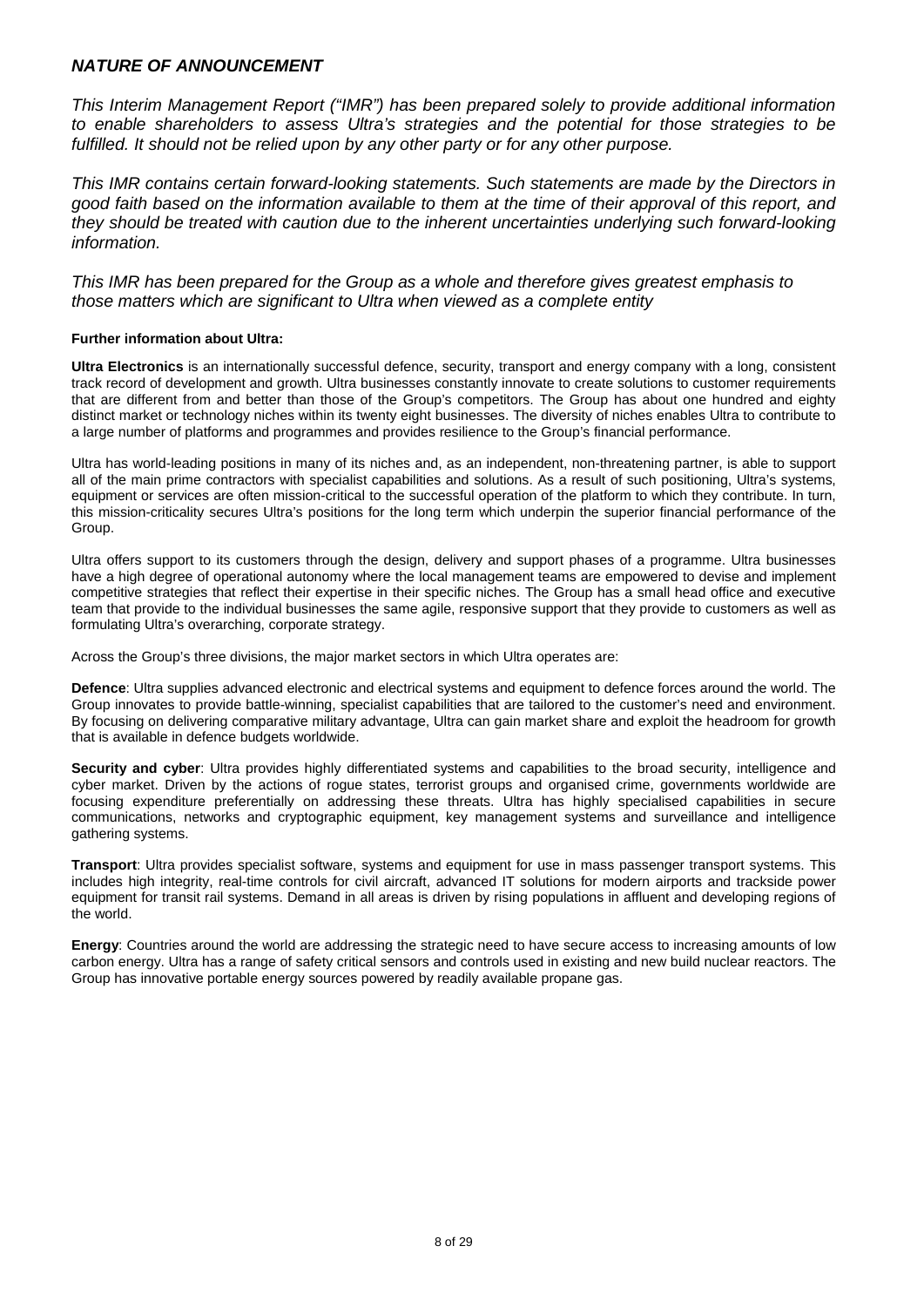## **Ultra Electronics Holdings plc** Condensed Consolidated Income Statement for the half-year ended 30 June 2013

|                                       | <b>Six months</b><br>to 30 June<br>2013 | Six months<br>to 30 June<br>2012<br>* as restated | Year to<br>31 December<br>2012<br>* as restated |
|---------------------------------------|-----------------------------------------|---------------------------------------------------|-------------------------------------------------|
|                                       | £'000                                   | £'000                                             | £'000                                           |
| Revenue                               | 367,744                                 | 370,164                                           | 760,826                                         |
| Underlying operating profit           | 57.882                                  | 57,308                                            | 121,844                                         |
| Operating profit                      | 52,642                                  | 41.305                                            | 88.271                                          |
| Underlying profit before tax          | 55,415                                  | 54.978                                            | 116,502                                         |
| Profit before tax                     | 39,630                                  | 37,763                                            | 80,218                                          |
| Underlying earnings per share (pence) | 59.5                                    | 58.6                                              | 125.5                                           |
| Basic earnings per share (pence)      | 46.5                                    | 40.5                                              | 88.6                                            |
| Dividend per share (pence)            | 12.7                                    | 12.2                                              | 40.0                                            |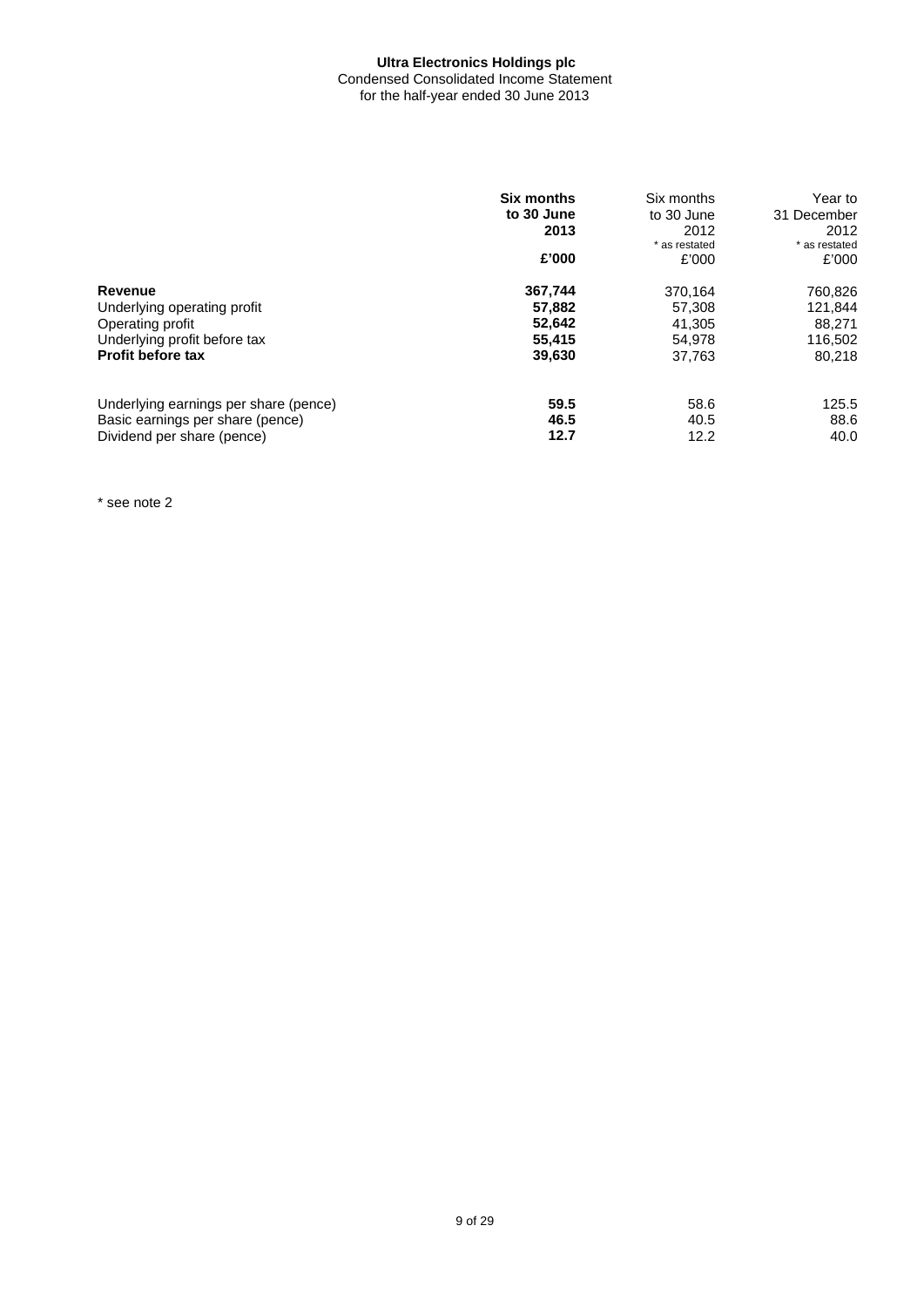# **Ultra Electronics Holdings plc** Condensed Consolidated Income Statement

for the half-year ended 30 June 2013

|                                                                                                                                                                         |                | <b>Six months</b><br>to 30 June<br>2013                | Six months<br>to 30 June<br>2012                        | Year to<br>31 December<br>2012                               |
|-------------------------------------------------------------------------------------------------------------------------------------------------------------------------|----------------|--------------------------------------------------------|---------------------------------------------------------|--------------------------------------------------------------|
|                                                                                                                                                                         | <b>Note</b>    | £'000                                                  | * as restated<br>£'000                                  | * as restated<br>£'000                                       |
| <b>Continuing operations</b>                                                                                                                                            |                |                                                        |                                                         |                                                              |
| Revenue<br>Cost of sales<br><b>Gross profit</b>                                                                                                                         | 3              | 367,744<br>(258, 893)<br>108,851                       | 370,164<br>(264, 100)<br>106,064                        | 760,826<br>(534, 622)<br>226,204                             |
| Other operating income<br><b>Distribution costs</b><br>Administrative expenses<br>Share of profit from associate<br>Other operating expenses<br><b>Operating Profit</b> | 3              | 725<br>(321)<br>(55, 800)<br>293<br>(1, 106)<br>52,642 | 1,117<br>(293)<br>(66, 539)<br>1,375<br>(419)<br>41,305 | 2,008<br>(1,264)<br>(140, 509)<br>3,487<br>(1,655)<br>88,271 |
| Investment revenue<br>Finance costs                                                                                                                                     | 5<br>6         | 39<br>(13,051)                                         | 711<br>(4,253)                                          | 1,583<br>(9,636)                                             |
| <b>Profit before tax</b>                                                                                                                                                |                | 39,630                                                 | 37,763                                                  | 80,218                                                       |
| Tax                                                                                                                                                                     | $\overline{7}$ | (6, 797)                                               | (9,604)                                                 | (18, 644)                                                    |
| Profit for the period from continuing operations<br>Attributable to:                                                                                                    |                | 32,833                                                 | 28,159                                                  | 61,574                                                       |
| Owners of the Company<br>Non-controlling interests                                                                                                                      |                | 32,348<br>485                                          | 27,992<br>167                                           | 61,265<br>309                                                |
| Earnings per ordinary share (pence)                                                                                                                                     |                |                                                        |                                                         |                                                              |
| From continuing operations<br><b>Basic</b>                                                                                                                              | 9              | 46.5                                                   | 40.5                                                    | 88.6                                                         |
| <b>Diluted</b>                                                                                                                                                          | 9              | 46.4                                                   | 40.3                                                    | 88.3                                                         |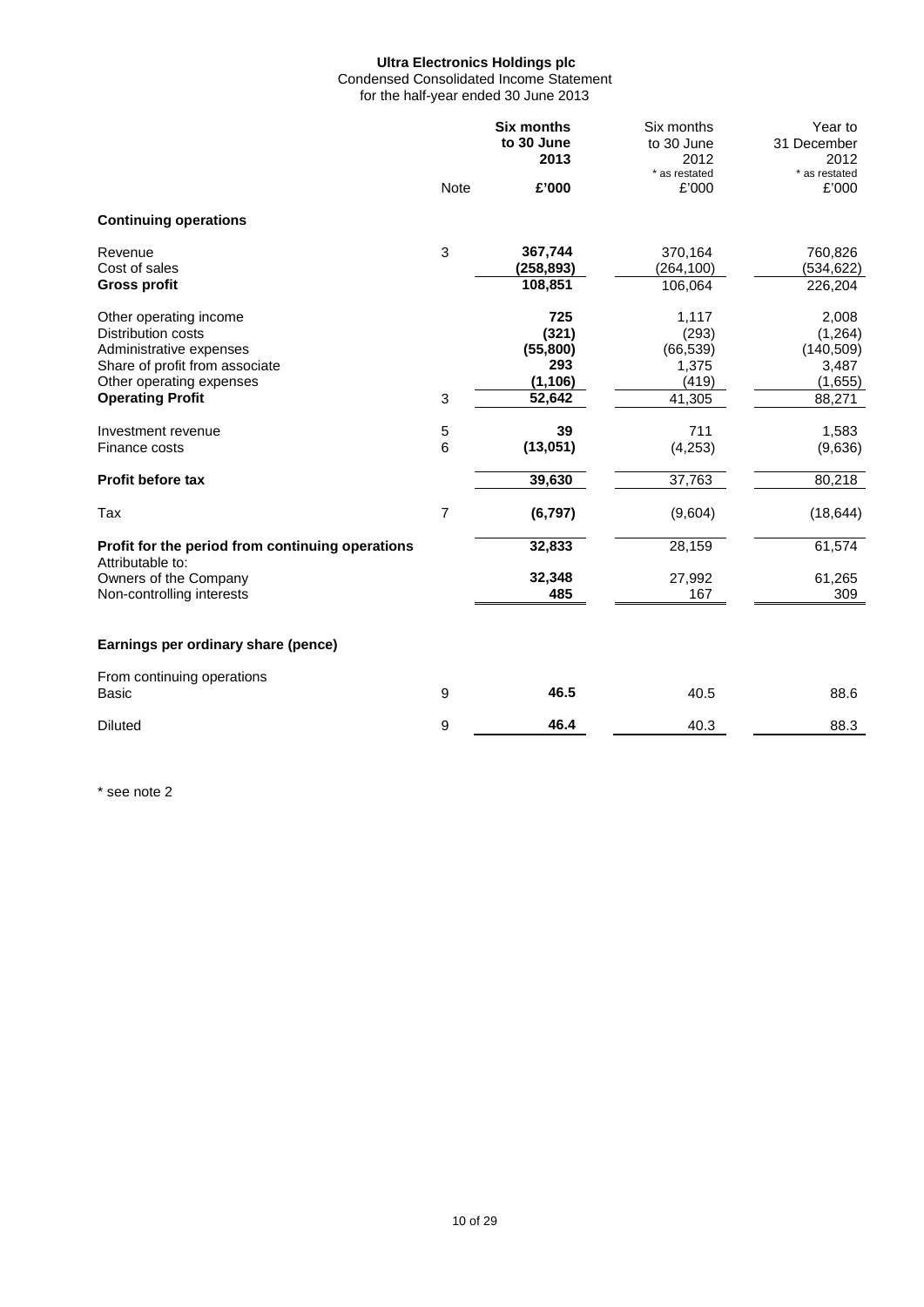Condensed Consolidated Statement of Comprehensive Income for the half-year ended 30 June 2013

|                                                               | <b>Six months</b><br>to 30 June<br>2013<br>£'000 | Six months<br>to 30 June<br>2012<br>* as restated<br>£'000 | Year to<br>31 December<br>2012<br>* as restated<br>£'000 |
|---------------------------------------------------------------|--------------------------------------------------|------------------------------------------------------------|----------------------------------------------------------|
| <b>Profit for the period</b>                                  | 32,833                                           | 28,159                                                     | 61,574                                                   |
| Items that will not be reclassified to profit or loss:        |                                                  |                                                            |                                                          |
| Actuarial gain/(loss) on defined benefit pension schemes      | 7,598                                            | 1,294                                                      | (3,510)                                                  |
| Tax relating to items not reclassified                        | (1,746)                                          | (311)                                                      | (705)                                                    |
| Total items that will not be reclassified to profit or loss   | 5,852                                            | 983                                                        | (4, 215)                                                 |
| Items that may be reclassified to profit or loss:             |                                                  |                                                            |                                                          |
| Exchange differences on translation of foreign operations     | 17,533                                           | (4,297)                                                    | (12, 803)                                                |
| (Loss)/gain on net investment hedges                          | (3, 122)                                         | 1,417                                                      | 4,044                                                    |
| Tax relating to items that may be reclassified                |                                                  |                                                            | 77                                                       |
| Total items that may be reclassified to profit or loss        | 14,411                                           | (2,880)                                                    | (8,682)                                                  |
| Other comprehensive income for the period                     | 20,263                                           | (1,897)                                                    | (12, 897)                                                |
| Total comprehensive income for the period<br>Attributable to: | 53,096                                           | 26,262                                                     | 48,677                                                   |
| Owners of the Company                                         | 52,611                                           | 26,095                                                     | 48,368                                                   |
| Non-controlling interests                                     | 485                                              | 167                                                        | 309                                                      |
|                                                               |                                                  |                                                            |                                                          |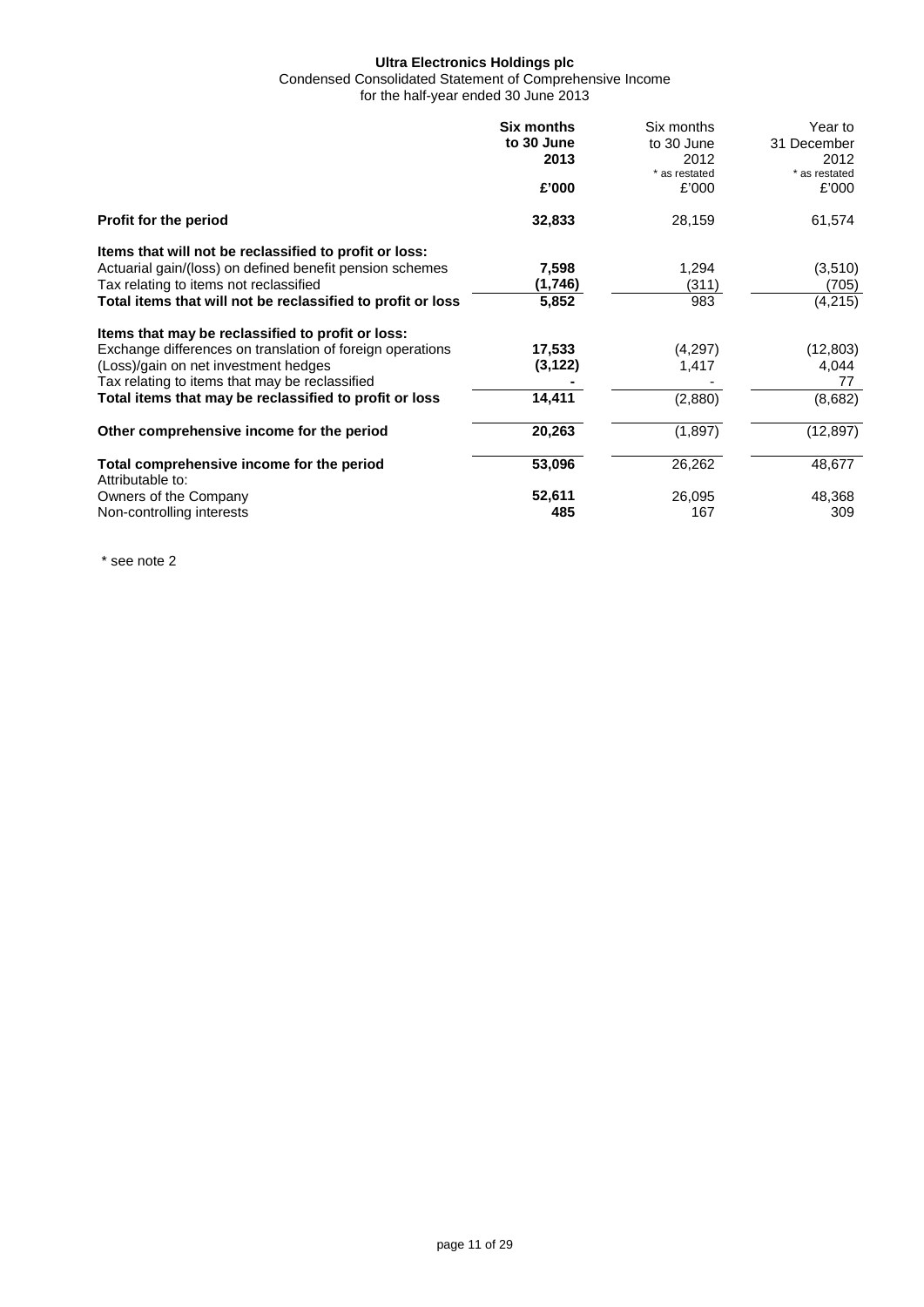Condensed Consolidated Balance Sheet as at 30 June 2013

|                                                    |             |            |            | At 31      |
|----------------------------------------------------|-------------|------------|------------|------------|
|                                                    |             | At 30 June | At 30 June | December   |
|                                                    |             | 2013       | 2012       | 2012       |
|                                                    | <b>Note</b> | £'000      | £'000      | £'000      |
| <b>Non-current assets</b>                          |             |            |            |            |
| Goodwill                                           |             | 312,020    | 297,933    | 291,824    |
| Other intangible assets                            |             | 132,283    | 147,116    | 139,160    |
| Property, plant and equipment                      | 10          | 62,417     | 51,999     | 57,756     |
| Interest in associate                              |             | 8,561      | 7,901      | 8,989      |
| Deferred tax assets                                |             | 4.533      | 9,358      | 1,138      |
| Derivative financial instruments                   | 17          | 405        | 2,263      | 3,152      |
| Trade and other receivables                        | 11          | 4,444      |            | 4,133      |
|                                                    |             | 524,663    | 516,570    | 506,152    |
| <b>Current assets</b>                              |             |            |            |            |
| Inventories                                        |             | 49,435     | 50,158     | 52,185     |
| Trade and other receivables                        | 11          | 202,430    | 187,898    | 201,039    |
| Cash and cash equivalents                          |             | 50,331     | 65,628     | 30,840     |
| Derivative financial instruments                   | 17          | 467        | 2,521      | 2,454      |
|                                                    |             | 302,663    | 306,205    | 286,518    |
| <b>Total assets</b>                                | 3           | 827,326    | 822,775    | 792,670    |
| <b>Current liabilities</b>                         |             |            |            |            |
| Trade and other payables                           | 12          | (235, 618) | (221, 990) | (242, 858) |
| <b>Tax liabilities</b>                             |             | (11, 619)  | (18, 740)  | (13, 428)  |
| Derivative financial instruments                   | 17          | (2, 226)   | (422)      | (490)      |
| Obligations under finance leases                   |             | (54)       | (44)       | (37)       |
| <b>Borrowings</b>                                  |             | (46, 809)  | (86, 236)  | (27, 544)  |
| Short-term provisions                              | 13          | (16,562)   | (26, 231)  | (22, 474)  |
|                                                    |             | (312,888)  | (353,663)  | (306,831)  |
| <b>Non-current liabilities</b>                     |             |            |            |            |
| Retirement benefit obligations                     |             | (74, 302)  | (80, 207)  | (83,096)   |
| Other payables                                     | 12          | (22, 426)  | (20,083)   | (20, 987)  |
| Deferred tax liabilities                           |             | (6, 465)   | (10, 456)  | (7,079)    |
| Derivative financial instruments                   | 17          | (1, 290)   | (200)      | (99)       |
| Obligations under finance leases                   |             | (15)       | (50)       | (50)       |
| Borrowings                                         |             | (50, 113)  | (46, 928)  | (46, 209)  |
| Long-term provisions                               | 13          | (8,481)    | (14, 923)  | (14, 094)  |
|                                                    |             | (163,092)  | (172, 847) | (171.614)  |
| <b>Total liabilities</b>                           | $\mathbf 3$ | (475,980)  | (526, 510) | (478, 445) |
| <b>Net assets</b>                                  |             | 351,346    | 296,265    | 314,225    |
| <b>Equity</b>                                      |             |            |            |            |
| Share capital                                      | 14          | 3,479      | 3,459      | 3,470      |
| Share premium account                              |             | 50,993     | 46,180     | 48,752     |
| Own shares                                         |             | (2,581)    | (2,581)    | (2,581)    |
| Hedging reserve                                    |             | (13, 101)  | (12,606)   | (9,979)    |
| <b>Translation reserve</b>                         |             | 38,608     | 29,601     | 21,119     |
| Retained earnings                                  |             | 272,720    | 231,631    | 252,745    |
| Total equity attributable to equity holders of the |             |            |            |            |
| parent                                             |             | 350,118    | 295,684    | 313,526    |
| Non-controlling interest                           |             | 1,228      | 581        | 699        |
| <b>Total equity</b>                                |             | 351,346    | 296,265    | 314,225    |
|                                                    |             |            |            |            |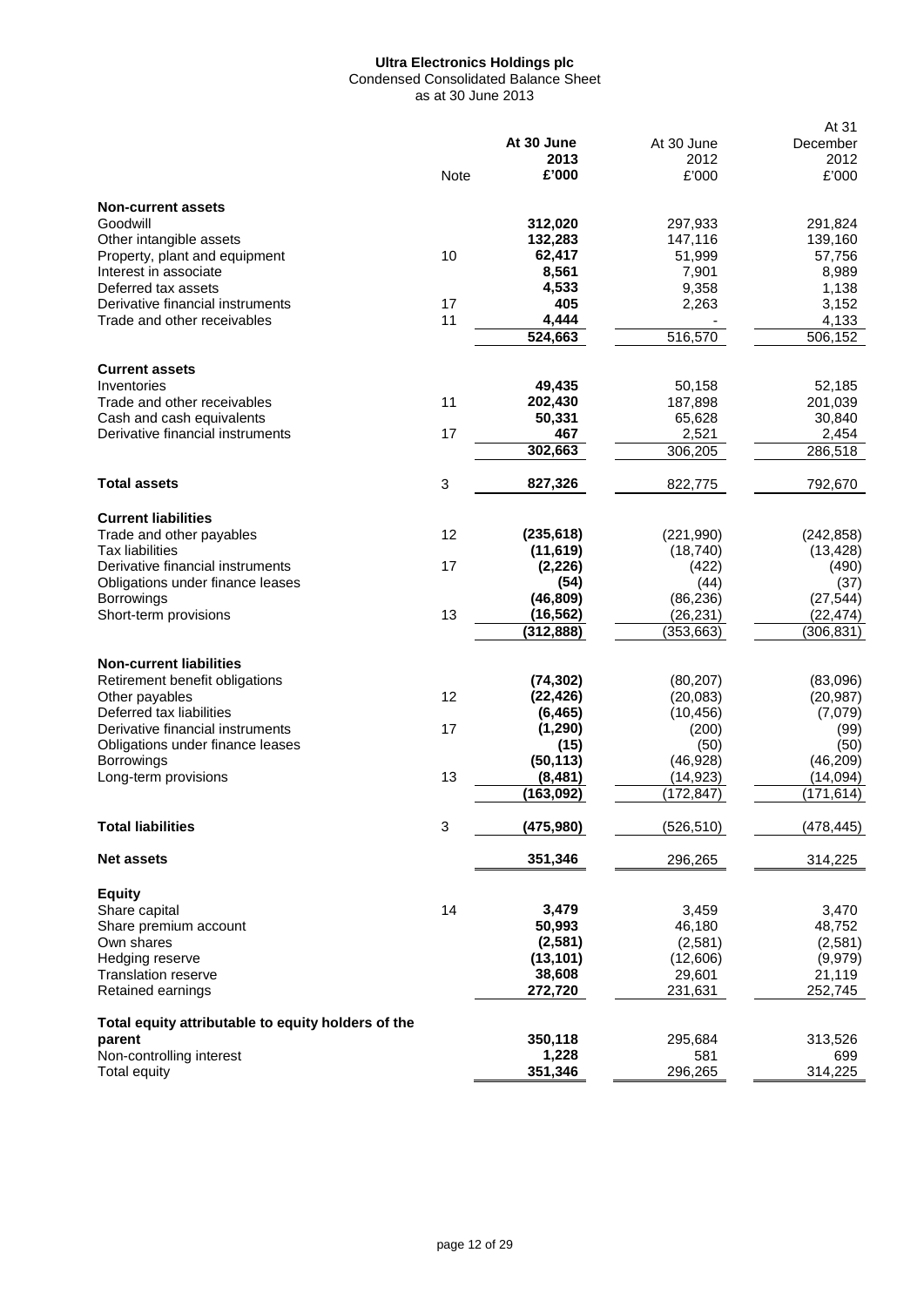## **Ultra Electronics Holdings plc** Condensed Consolidated Statement of Changes in Equity for the half-year ended 30 June 2013

# **Equity attributable to equity holders of the parent**

|                                                                   | <b>Share</b><br>capital<br>£'000 | <b>Share</b><br>premium<br>account<br>£'000 | <b>Reserve for</b><br>own shares<br>£'000            | <b>Hedging</b><br>reserve<br>£'000 | <b>Translation</b><br>reserve<br>£'000 | <b>Retained</b><br>earnings<br>£'000 | <b>Non</b><br><b>Controlling</b><br><b>Interest</b><br>£'000 | <b>Total equity</b><br>£'000 |
|-------------------------------------------------------------------|----------------------------------|---------------------------------------------|------------------------------------------------------|------------------------------------|----------------------------------------|--------------------------------------|--------------------------------------------------------------|------------------------------|
| <b>Balance at 1 January 2013</b>                                  | 3,470                            | 48,752                                      | (2,581)                                              | (9,979)                            | 21,119                                 | 252,745                              | 699                                                          | 314,225                      |
| Profit for the period<br>Other comprehensive income for the       | ۰.                               |                                             |                                                      |                                    | $\overline{\phantom{0}}$               | 32,348                               | 485                                                          | 32,833                       |
| period                                                            | $\blacksquare$                   | $\overline{\phantom{0}}$                    | ۰.                                                   | (3, 122)                           | 17,489                                 | 5,852                                | 44                                                           | 20,263                       |
| Total comprehensive income for the<br>period                      |                                  |                                             |                                                      | (3, 122)                           | 17,489                                 | 38,200                               | 529                                                          | 53,096                       |
| Equity-settled employee share schemes<br>Dividend to shareholders | 9<br>$\overline{\phantom{a}}$    | 2,241                                       | $\overline{\phantom{0}}$<br>$\overline{\phantom{0}}$ | $\overline{\phantom{a}}$           | $\sim$<br>$\sim$                       | 1,034<br>(19,259)                    | $\overline{\phantom{0}}$                                     | 3,284<br>(19,259)            |
| Balance at 30 June 2013                                           | 3,479                            | 50,993                                      | (2,581)                                              | (13, 101)                          | 38,608                                 | 272,720                              | 1,228                                                        | 351,346                      |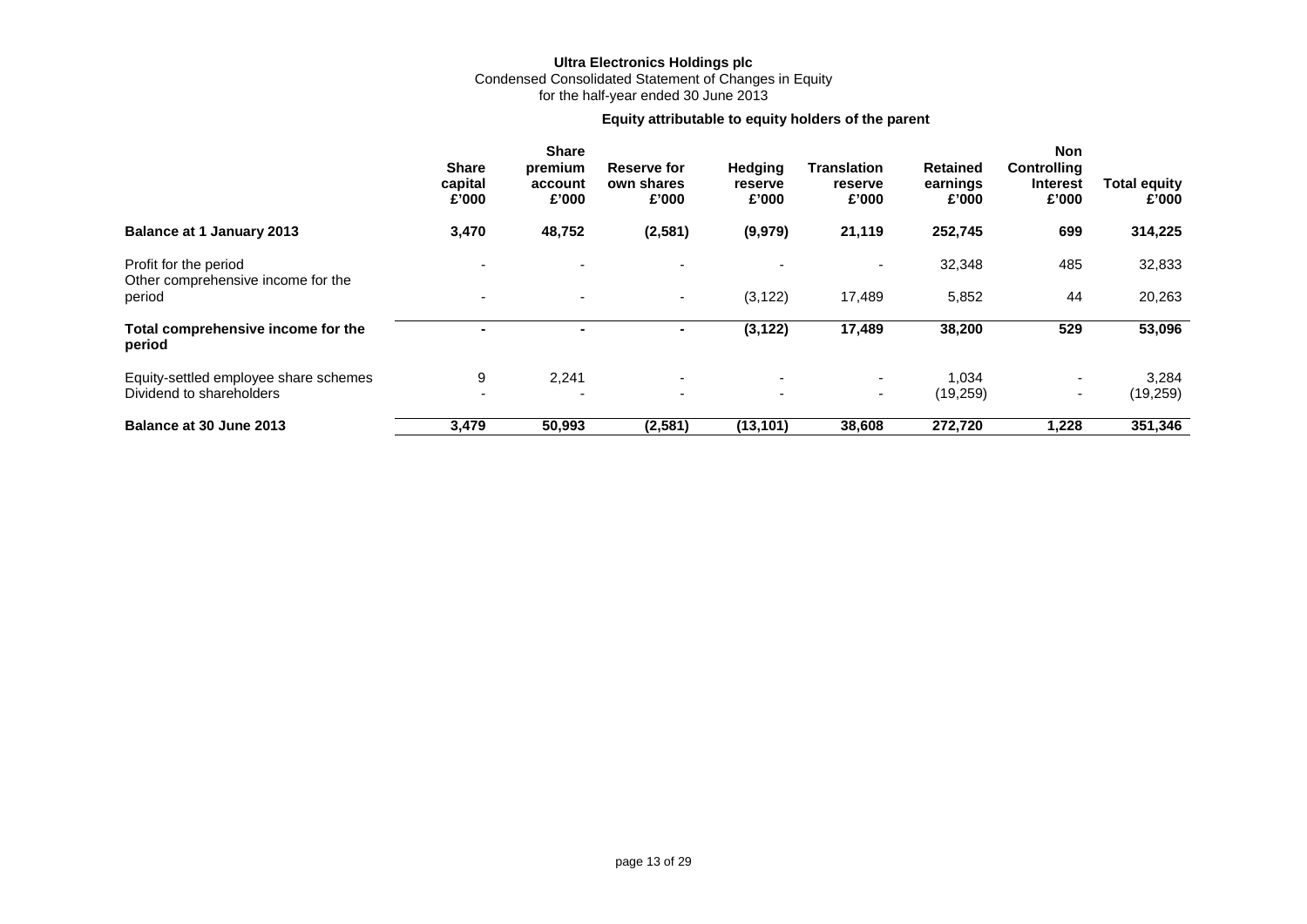## **Ultra Electronics Holdings plc** Condensed Consolidated Statement of Changes in Equity (continued) for the half-year ended 30 June 2012

# **Equity attributable to equity holders of the parent**

|                                                                        | <b>Share</b><br>capital<br>£'000 | <b>Share</b><br>premium<br>account<br>£'000 | Reserve for<br>own shares<br>£'000                   | <b>Hedging</b><br>reserve<br>£'000 | <b>Translation</b><br>reserve<br>£'000 | <b>Retained</b><br>earnings<br>£'000 | Non-<br><b>Controlling</b><br><b>Interest</b><br>£'000 | <b>Total equity</b><br>£'000 |
|------------------------------------------------------------------------|----------------------------------|---------------------------------------------|------------------------------------------------------|------------------------------------|----------------------------------------|--------------------------------------|--------------------------------------------------------|------------------------------|
| <b>Balance at 1 January 2012</b>                                       | 3,449                            | 43,862                                      | (2, 581)                                             | (14, 023)                          | 33,898                                 | 220,149                              | 414                                                    | 285,168                      |
| Profit for the period - restated<br>Other comprehensive income for the |                                  |                                             |                                                      |                                    | $\overline{\phantom{0}}$               | 27,992                               | 167                                                    | 28,159                       |
| period - restated                                                      |                                  |                                             | $\sim$                                               | 1,417                              | (4, 297)                               | 983                                  | $\overline{\phantom{a}}$                               | (1,897)                      |
| Total comprehensive income for the<br>period                           |                                  |                                             | $\blacksquare$                                       | 1,417                              | (4, 297)                               | 28,975                               | 167                                                    | 26,262                       |
| Equity-settled employee share schemes<br>Dividend to shareholders      | 10<br>$\overline{\phantom{0}}$   | 2,318<br>٠                                  | $\overline{\phantom{0}}$<br>$\overline{\phantom{a}}$ | $\overline{\phantom{a}}$           | $\overline{a}$<br>$\sim$               | 973<br>(18, 466)                     | $\sim$<br>$\overline{\phantom{a}}$                     | 3,301<br>(18, 466)           |
| Balance at 30 June 2012                                                | 3,459                            | 46,180                                      | (2,581)                                              | (12,606)                           | 29,601                                 | 231,631                              | 581                                                    | 296,265                      |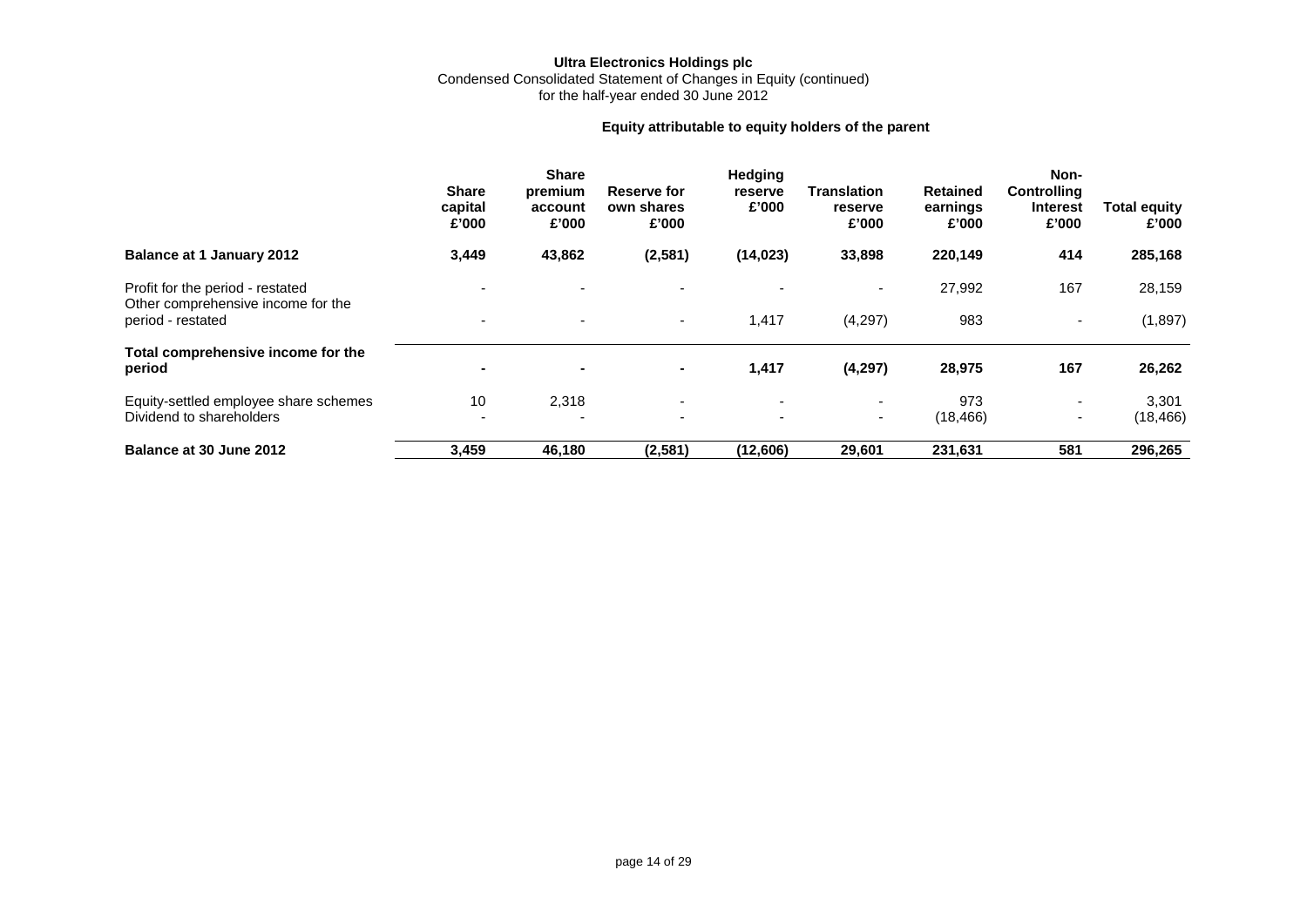### **Ultra Electronics Holdings plc** Condensed Consolidated Statement of Changes in Equity (continued) for the year ended 31 December 2012

# **Equity attributable to equity holders of the parent**

|                                                              | <b>Share</b><br>capital<br>£'000 | <b>Share</b><br>premium<br>account<br>£'000 | <b>Reserve for</b><br>own shares<br>£'000 | Hedging<br>reserve<br>£'000 | <b>Translation</b><br>reserve<br>£'000 | <b>Retained</b><br>earnings<br>£'000 | Non-<br><b>Controlling</b><br><b>Interest</b><br>£'000 | <b>Total equity</b><br>£'000 |
|--------------------------------------------------------------|----------------------------------|---------------------------------------------|-------------------------------------------|-----------------------------|----------------------------------------|--------------------------------------|--------------------------------------------------------|------------------------------|
| <b>Balance at 1 January 2012</b>                             | 3,449                            | 43,862                                      | (2,581)                                   | (14, 023)                   | 33,898                                 | 220,149                              | 414                                                    | 285,168                      |
| Profit for the year - restated<br>Other comprehensive income |                                  |                                             |                                           |                             |                                        | 61,265                               | 309                                                    | 61,574                       |
| for the year - restated                                      |                                  | $\overline{\phantom{a}}$                    | $\overline{\phantom{a}}$                  | 4,044                       | (12, 779)                              | (4, 138)                             | (24)                                                   | (12, 897)                    |
| Total comprehensive income for the<br>year                   |                                  |                                             | $\blacksquare$                            | 4,044                       | (12, 779)                              | 57,127                               | 285                                                    | 48,677                       |
| Equity-settled employee share schemes                        | 21                               | 4,890                                       | $\overline{\phantom{0}}$                  | $\overline{\phantom{a}}$    | $\sim$                                 | 1,974                                |                                                        | 6,885                        |
| Dividend to shareholders                                     |                                  | $\overline{\phantom{0}}$                    | $\overline{\phantom{0}}$                  | $\overline{\phantom{0}}$    | $\overline{\phantom{a}}$               | (26, 877)                            |                                                        | (26, 877)                    |
| Tax on share-based payment transactions                      |                                  | $\overline{\phantom{0}}$                    | $\overline{\phantom{0}}$                  | $\overline{\phantom{0}}$    |                                        | 372                                  |                                                        | 372                          |
| Balance at 31 December 2012                                  | 3,470                            | 48,752                                      | (2, 581)                                  | (9,979)                     | 21,119                                 | 252,745                              | 699                                                    | 314,225                      |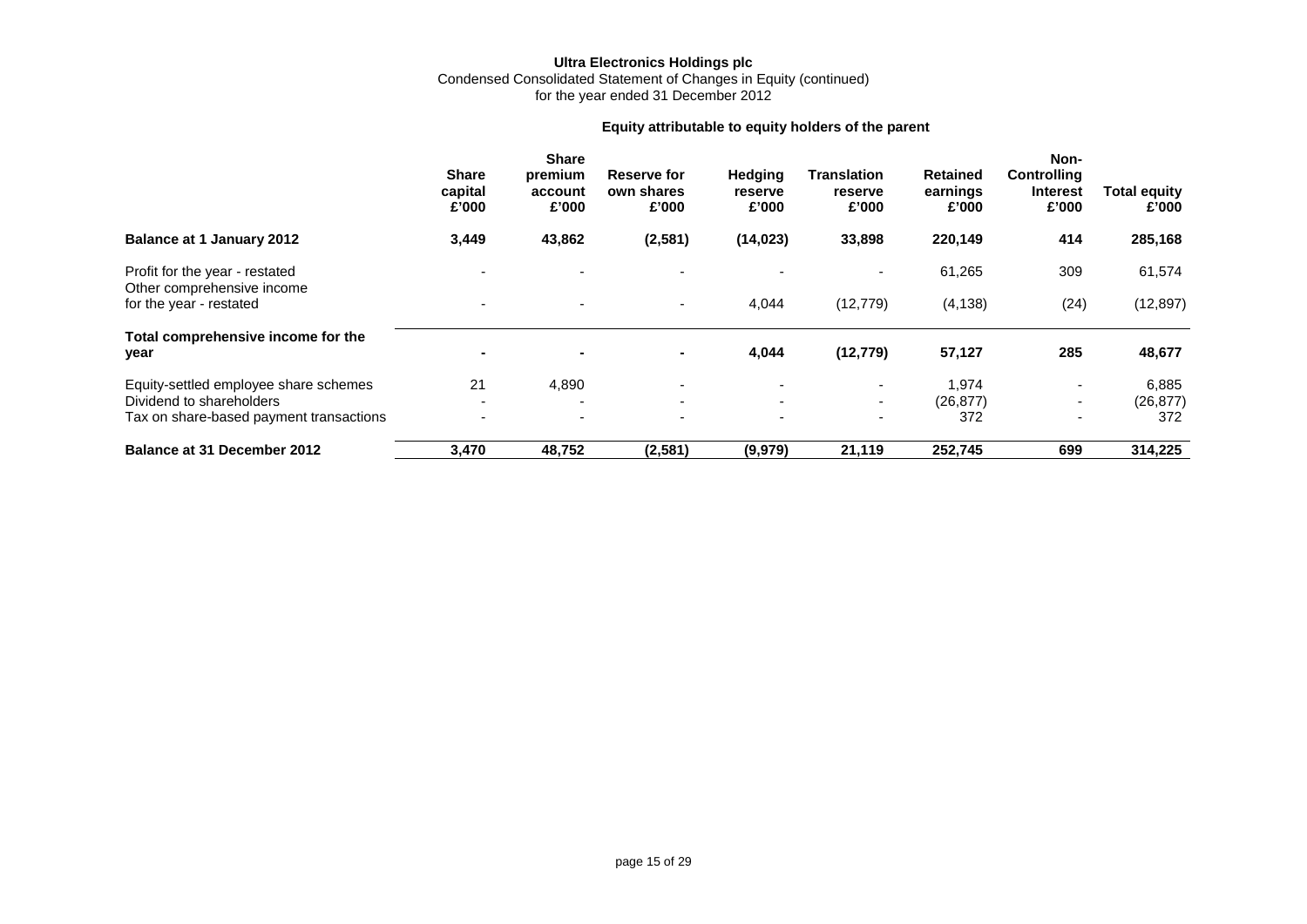Notes to the Condensed Consolidated Interim Financial Statements

for the half-year ended 30 June 2013

|                                                                                            | <b>Note</b> | <b>Six months</b><br>to 30 June<br>2013<br>£'000 | Six months<br>to 30 June<br>2012<br>£'000 | Year to<br>31 December<br>2012<br>£'000 |
|--------------------------------------------------------------------------------------------|-------------|--------------------------------------------------|-------------------------------------------|-----------------------------------------|
| Net cash inflow from operating activities                                                  | 15          | 40,884                                           | 26,855                                    | 82,243                                  |
| <b>Investing activities</b><br>Interest received                                           |             | 39                                               | 176                                       | 193                                     |
| Dividends received from equity accounted<br>investments                                    |             | 1,296                                            |                                           | 765                                     |
| Purchase of property, plant and equipment<br>Proceeds from disposal of property, plant and |             | (9,211)                                          | (8, 327)                                  | (20, 470)                               |
| equipment<br>Expenditure on product development and other                                  |             | 159                                              | 15                                        | 67                                      |
| intangibles                                                                                |             | (3,758)                                          | (1, 287)                                  | (4,659)                                 |
| Acquisition of subsidiary undertakings                                                     |             | (18, 508)                                        | (29, 319)                                 | (40, 904)                               |
| Net cash acquired with subsidiary undertakings                                             |             | 4,388                                            | 5,437                                     | 5,445                                   |
| Net cash used in investing activities                                                      |             | (25, 595)                                        | (33, 305)                                 | (59,563)                                |
| <b>Financing activities</b>                                                                |             |                                                  |                                           |                                         |
| Issue of share capital                                                                     |             | 2,250                                            | 2,328                                     | 4,911                                   |
| Dividends paid                                                                             |             | (19, 259)                                        | (18, 466)                                 | (26, 877)                               |
| Funding from government loans<br>Loan syndication costs                                    |             | 837<br>(181)                                     | 643                                       | 1,298<br>(722)                          |
| Increase/(decrease) in borrowings                                                          |             | 18,551                                           | 46,673                                    | (10, 145)                               |
| Decrease in loan to associate                                                              |             |                                                  |                                           | 577                                     |
| Repayment of obligations under finance leases                                              |             | (18)                                             | (45)                                      | (52)                                    |
| Net cash used in financing activities                                                      |             | 2,180                                            | 31,133                                    | (31, 010)                               |
| Net increase/(decrease) in cash and cash                                                   |             |                                                  |                                           |                                         |
| equivalents                                                                                |             | 17,469                                           | 24,683                                    | (8, 330)                                |
| Cash and cash equivalents at beginning of period                                           |             | 30,840                                           | 41,051                                    | 41,051                                  |
| Effect of foreign exchange rate changes                                                    |             | 2,022                                            | (106)                                     | (1,881)                                 |
| Cash and cash equivalents at end of period                                                 |             | 50,331                                           | 65,628                                    | 30,840                                  |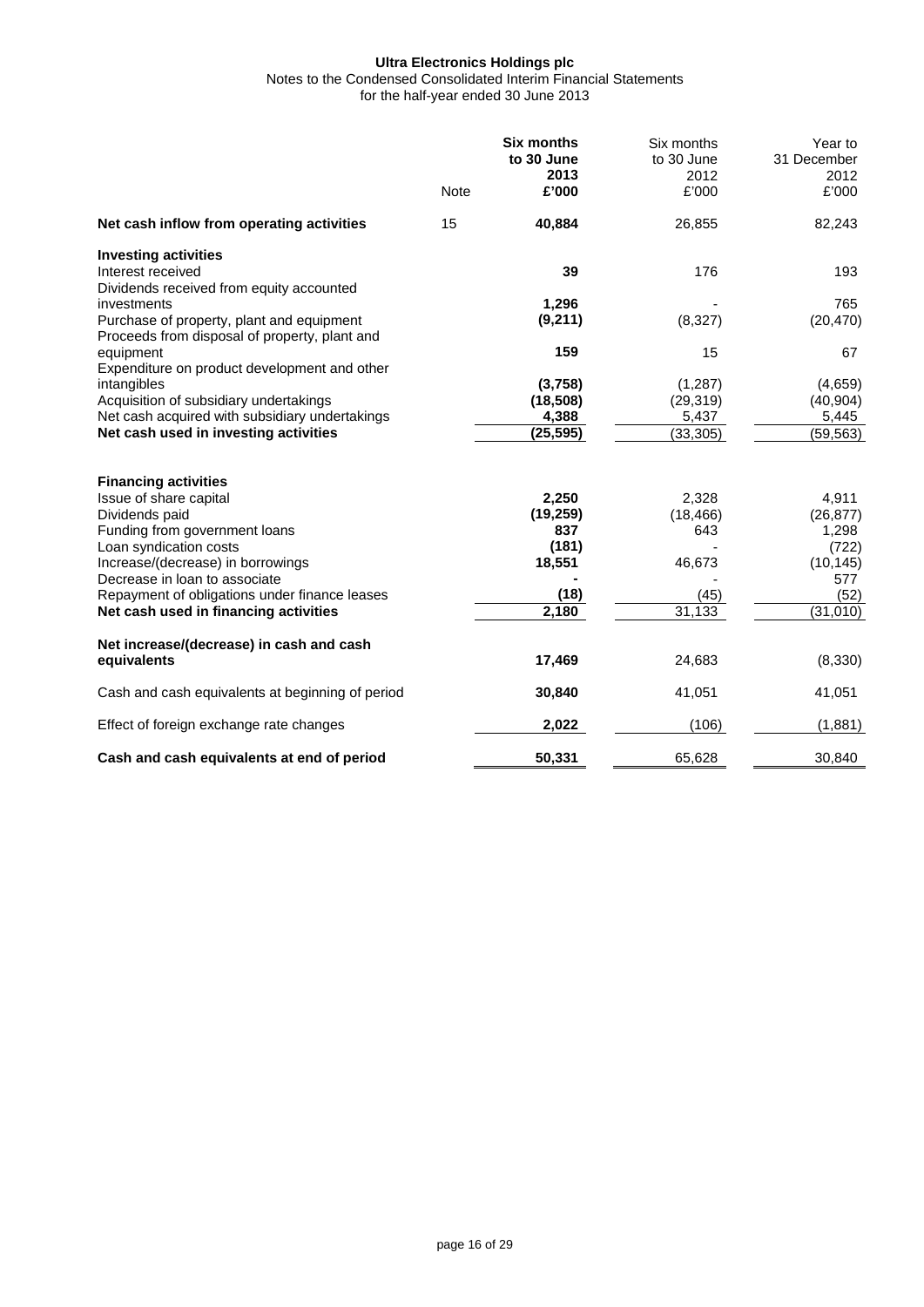#### **Ultra Electronics Holdings plc** Notes to the Condensed Consolidated Interim Financial Statements for the half-year ended 30 June 2013

#### **1. General information**

The information for the year ended 31 December 2012 does not constitute statutory accounts as defined in section 435 of the Companies Act 2006. A copy of the statutory accounts for that year has been delivered to the Registrar of Companies. The auditor's report on those accounts was not qualified, did not include a reference to any matters to which the auditor drew attention by way of emphasis without qualifying the report and did not contain statements under section 498 (2) or (3) of the Companies Act 2006.

These interim Financial Statements, which were approved by the Board of Directors on 2 August 2013, have not been audited or reviewed by the Auditor.

#### **2. Accounting policies**

The annual financial statements of Ultra Electronics Holdings plc are prepared in accordance with International Financial Reporting Standards (IFRS) as adopted by the European Union. The condensed consolidated financial statements included in this half-yearly financial report have been prepared in accordance with the Disclosure and Transparency Rules of the Financial Conduct Authority and with International Accounting Standard 34 'Interim Financial Reporting' as adopted by the European Union.

The same accounting policies, presentation and methods of computation are followed in the condensed set of financial statements as applied in the Group's latest annual audited financial statements, except as described below.

The following Standards and interpretations were adopted as at 1 January 2013:

- IFRS 13 "Fair Value Measurement"
- IAS 1 "Presentation of Items of Other Comprehensive Income"
- IAS 19 (revised 2011) "Employee Benefits"

IFRS 13 has introduced new disclosures as set out in note 17. The amendment affected presentation only and had no impact on the Group's financial position or performance.

The amendments to IAS 1 require items of other comprehensive income to be grouped by those items that will be reclassified subsequently to profit or loss and those that will never be reclassified, together with their associated income tax. The amendments have been applied retrospectively, and hence the presentation of items of comprehensive income has been restated to reflect the change. The amendment affected presentation only and had no impact on the Group's financial position or performance.

IAS 19 (revised 2011) has impacted the accounting for the Group's defined benefit scheme by (i) replacing the interest cost and expected return on plan assets with a net interest charge on the net defined benefit liability, and (ii) reclassifying administration costs of the defined benefit scheme from finance costs to administration expenses. There is no change to the net pension liability or to net assets as a result of the change. The comparative profit and loss accounts have been restated: for the comparative half-year ended 30 June 2012 the effect of adopting IAS 19 (revised 2011) is to reduce previously reported profit before tax by £1.3m and for the year ended 31 December 2012 by £2.6m. Subsequent to the adoption of IAS19 (revised 2011), the Group has also elected to disclose the finance expense on the net defined benefit pension liability as a specific adjusting item within the calculation of underlying profit before tax as set out in note 4. Consequently, the comparative figures have been restated as follows: for the half-year ended 30 June 2012 previously reported underlying profit before tax has increased by £0.5m and for the year ended 31 December 2012 by £0.9m.

The impact on the income statement is set out in the table below:

|                                  |          | Six months to 30 June 2012 |                   | Year to 31 December 2012 |           |          |  |
|----------------------------------|----------|----------------------------|-------------------|--------------------------|-----------|----------|--|
|                                  | As       | Adjusting                  | As                | As                       | Adjusting | As       |  |
|                                  | reported | item                       | restated          | reported                 | item      | restated |  |
|                                  | £'000    | £'000                      | £'000             | £'000                    | £'000     | £'000    |  |
| <b>Operating profit</b>          | 41,520   | (215)                      | 41,305            | 88.671                   | (400)     | 88,271   |  |
| Investment revenue               | 711      |                            | 711               | 1.583                    |           | 1,583    |  |
| Finance costs                    | (3, 174) | (1.079)                    | (4,253)           | (7.448)                  | (2, 188)  | (9,636)  |  |
| Profit before tax                | 39.057   | (1,294)                    | 37.763            | 82,806                   | (2,588)   | 80.218   |  |
| Tax                              | (9,915)  | 311                        | (9,604)           | (19,240)                 | 596       | (18,644) |  |
| <b>Profit after tax</b>          | 29,142   | (983)                      | 28.159            | 63,566                   | (1.992)   | 61,574   |  |
| Profit attributable to owners of | 28.975   | (983)                      | 27,992            | 63,257                   | (1,992)   | 61,265   |  |
| the company                      |          |                            |                   |                          |           |          |  |
| $EPS - basic$                    | 41.9p    | (1.4)p                     | 40.5p             | 91.5p                    | (2.9)p    | 88.6p    |  |
| $EPS - diluted$                  | 41.8p    | (1.5)p                     | 40.3 <sub>p</sub> | 91.2 <sub>p</sub>        | (2.9)p    | 88.3p    |  |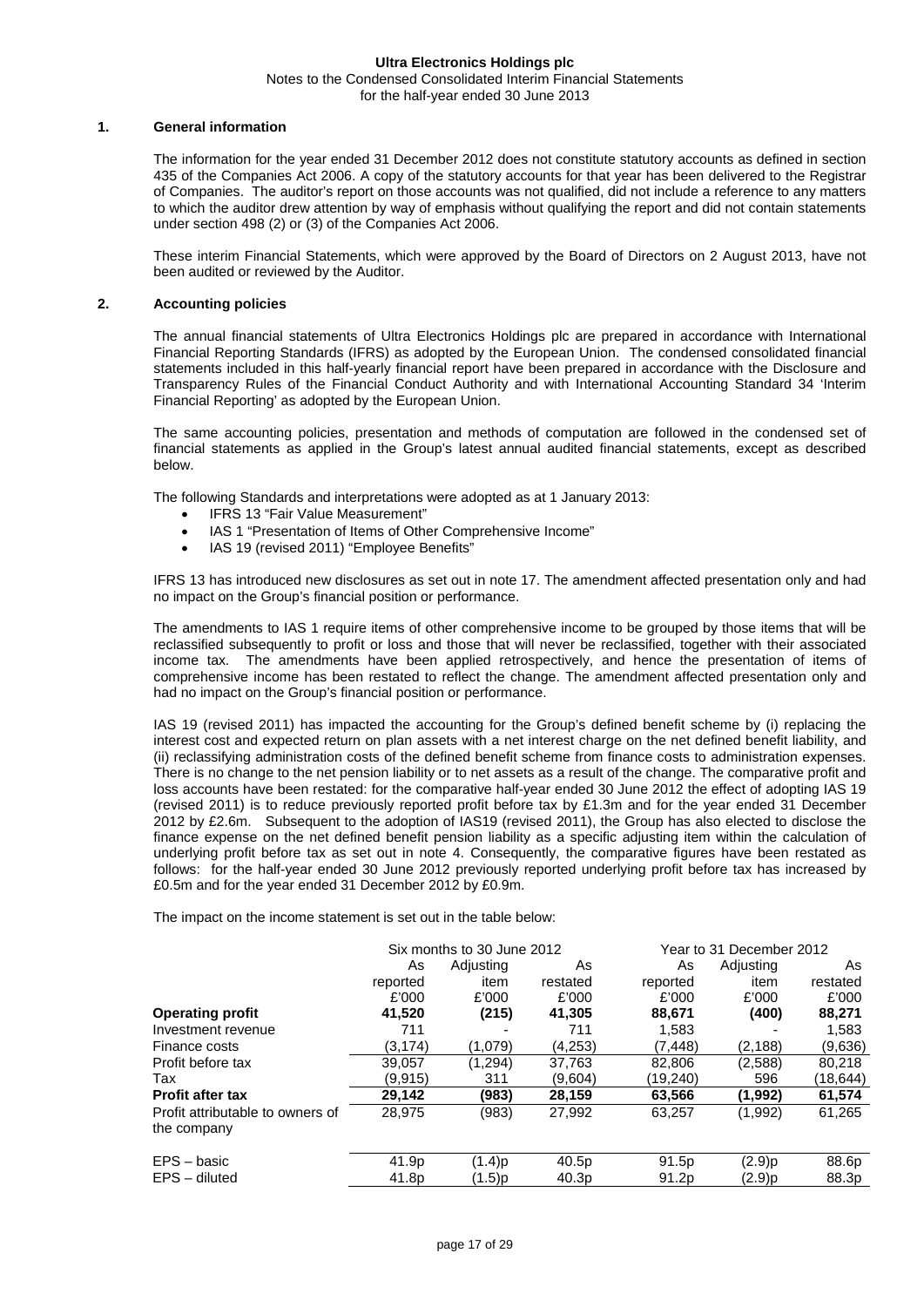## **Ultra Electronics Holdings plc** Notes to the Condensed Consolidated Interim Financial Statements for the half-year ended 30 June 2013

## **2. Accounting policies (continued)**

The impact on the statement of comprehensive income is set out in the table below:

|                               | Six months to 30 June 2012 |                | Year to 31 December 2012 |          |           |           |
|-------------------------------|----------------------------|----------------|--------------------------|----------|-----------|-----------|
|                               | As                         | Adjusting      | As                       | As       | Adjusting | As        |
|                               | reported                   | item           | restated                 | reported | item      | restated  |
|                               | £'000                      | £'000          | £'000                    | £'000    | £'000     | £'000     |
| Profit for the period         | 29,142                     | (983)          | 28,159                   | 63,566   | (1,992)   | 61,574    |
| Other comprehensive income    |                            |                |                          |          |           |           |
| for the period                | (2,880)                    | 983            | (1,897)                  | (14,889) | 1.992     | (12, 897) |
| <b>Total comprehensive</b>    |                            |                |                          |          |           |           |
| income for the period         | 26,262                     | $\blacksquare$ | 26,262                   | 48,677   | ۰         | 48,677    |
| Attributable to owners of the |                            |                |                          |          |           |           |
| company                       | 26,095                     |                | 26,095                   | 48.368   | ۰         | 48.368    |

The impact on underlying results (see note 4 & 9) is set out in the table below:

|                                    | Six months to 30 June 2012 |                  |          | Year to 31 December 2012 |                  |          |
|------------------------------------|----------------------------|------------------|----------|--------------------------|------------------|----------|
|                                    | As                         | Adjusting        | As       | As                       | Adjusting        | As       |
|                                    | reported                   | item             | restated | reported                 | item             | restated |
|                                    | £'000                      | £'000            | £'000    | £'000                    | £'000            | £'000    |
| <b>Underlying operating profit</b> | 57.523                     | (215)            | 57.308   | 122.244                  | (400)            | 121,844  |
| Underlying profit before tax       | 54.525                     | 453              | 54.978   | 115.566                  | 936              | 116.502  |
| Underlying EPS - basic             | 58.1 <sub>p</sub>          | 0.5 <sub>D</sub> | 58.6p    | 124.5 <sub>p</sub>       | 1.0 <sub>p</sub> | 125.5p   |
| Underlying EPS - diluted           | 57.9p                      | 0.5p             | 58.4p    | 124.1 <sub>p</sub>       | 1.0 <sub>p</sub> | 125.1p   |

### **3. Segment information**

|                                     | Six months to 30 June 2013 |          | Six months to 30 June 2012 |          |                          |           |
|-------------------------------------|----------------------------|----------|----------------------------|----------|--------------------------|-----------|
|                                     | <b>External</b>            | Internal |                            | External | Internal                 |           |
|                                     | revenue                    | revenue  | Total                      | revenue  | revenue                  | Total     |
|                                     | £'000                      | £'000    | £'000                      | £'000    | £'000                    | £'000     |
| Revenue                             |                            |          |                            |          |                          |           |
| Aircraft & Vehicle Systems          | 74.344                     | 9.417    | 83.761                     | 71.502   | 6.270                    | 77.772    |
| Information & Power Systems         | 154.775                    | 3.776    | 158.551                    | 155.231  | 6.495                    | 161.726   |
| <b>Tactical &amp; Sonar Systems</b> | 138,625                    | 11,587   | 150.212                    | 143.431  | 9.113                    | 152.544   |
| Eliminations                        |                            | (24,780) | (24,780)                   |          | (21, 878)                | (21, 878) |
| Consolidated revenue                | 367,744                    |          | 367.744                    | 370,164  | $\overline{\phantom{a}}$ | 370,164   |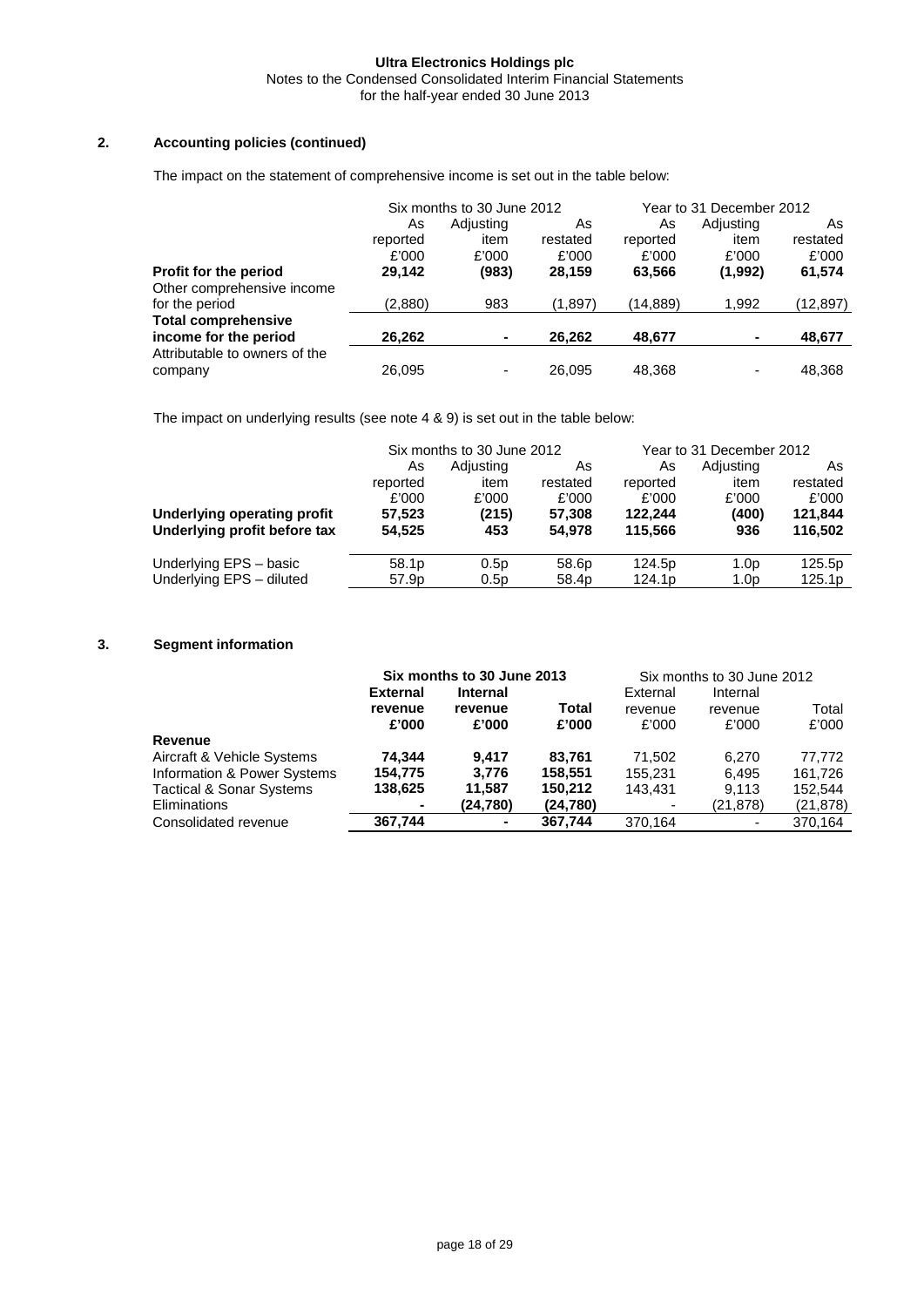Notes to the Condensed Consolidated Interim Financial Statements

for the half-year ended 30 June 2013

## **3. Segment information** (continued)

|                                                                                           |                              |                                          |                                | Six months to                      |
|-------------------------------------------------------------------------------------------|------------------------------|------------------------------------------|--------------------------------|------------------------------------|
|                                                                                           |                              |                                          |                                | 30 June 2013                       |
|                                                                                           | Aircraft &<br><b>Vehicle</b> | <b>Information &amp;</b><br><b>Power</b> | <b>Tactical &amp;</b><br>Sonar |                                    |
|                                                                                           | <b>Systems</b>               | <b>Systems</b>                           | <b>Systems</b>                 | Total                              |
|                                                                                           | £'000                        | £'000                                    | £'000                          | £'000                              |
| Underlying operating profit<br>Amortisation of intangibles arising on                     | 15,972                       | 20.404                                   | 21,506                         | 57,882                             |
| acquisition<br>Adjustments to deferred consideration net of                               | (1, 392)                     | (5, 355)                                 | (7, 798)                       | (14, 545)                          |
| acquisition costs                                                                         | (63)                         |                                          | 9,368                          | 9,305                              |
| <b>Profit from operations</b><br>Investment revenue<br>Finance costs<br>Profit before tax | 14,517                       | 15,049                                   | 23,076                         | 52,642<br>39<br>(13,051)<br>39,630 |
| Tax                                                                                       |                              |                                          |                                | (6, 797)                           |
| Profit after tax                                                                          |                              |                                          |                                | 32,833                             |
|                                                                                           |                              |                                          |                                |                                    |

|                                                                                                                      | Aircraft &<br><b>Vehicle</b> | Information &<br><b>Power</b> | Tactical &<br>Sonar     | Six months to<br>30 June 2012<br>* as restated           |
|----------------------------------------------------------------------------------------------------------------------|------------------------------|-------------------------------|-------------------------|----------------------------------------------------------|
|                                                                                                                      | <b>Systems</b><br>£'000      | <b>Systems</b><br>£'000       | <b>Systems</b><br>£'000 | Total<br>£'000                                           |
| Underlying operating profit<br>Amortisation of intangibles arising on                                                | 13,989                       | 20,258                        | 23,061                  | 57,308                                                   |
| acquisition<br>Adjustments to deferred consideration net of                                                          | (1, 817)                     | (6,941)                       | (6, 371)                | (15, 129)                                                |
| acquisition costs                                                                                                    | (22)                         | (201)                         | (651)                   | (874)                                                    |
| <b>Profit from operations</b><br>Investment revenue<br>Finance costs<br>Profit before tax<br>Tax<br>Profit after tax | 12,150                       | 13,116                        | 16,039                  | 41,305<br>711<br>(4, 253)<br>37,763<br>(9,604)<br>28,159 |

|                                                                       |                              |                                          |                         | Year to 31<br><b>December</b><br>2012 |
|-----------------------------------------------------------------------|------------------------------|------------------------------------------|-------------------------|---------------------------------------|
|                                                                       | Aircraft &<br><b>Vehicle</b> | <b>Information &amp;</b><br><b>Power</b> | Tactical &<br>Sonar     | * as restated                         |
|                                                                       | <b>Systems</b><br>£'000      | <b>Systems</b><br>£'000                  | <b>Systems</b><br>£'000 | Total<br>£'000                        |
| Underlying operating profit<br>Amortisation of intangibles arising on | 30,645                       | 44,905                                   | 46,294                  | 121,844                               |
| acquisition<br>Adjustments to deferred consideration net of           | (3,571)                      | (14,005)                                 | (14, 503)               | (32,079)                              |
| acquisition costs                                                     | (315)                        | (518)                                    | (661)                   | (1, 494)                              |
| <b>Profit from operations</b>                                         | 26,759                       | 30,382                                   | 31,130                  | 88,271                                |
| Investment revenue                                                    |                              |                                          |                         | 1,583                                 |
| Finance costs                                                         |                              |                                          |                         | (9,636)                               |
| Profit before tax                                                     |                              |                                          |                         | 80,218                                |
| Tax                                                                   |                              |                                          |                         | (18, 644)                             |
| Profit after tax                                                      |                              |                                          |                         | 61,574                                |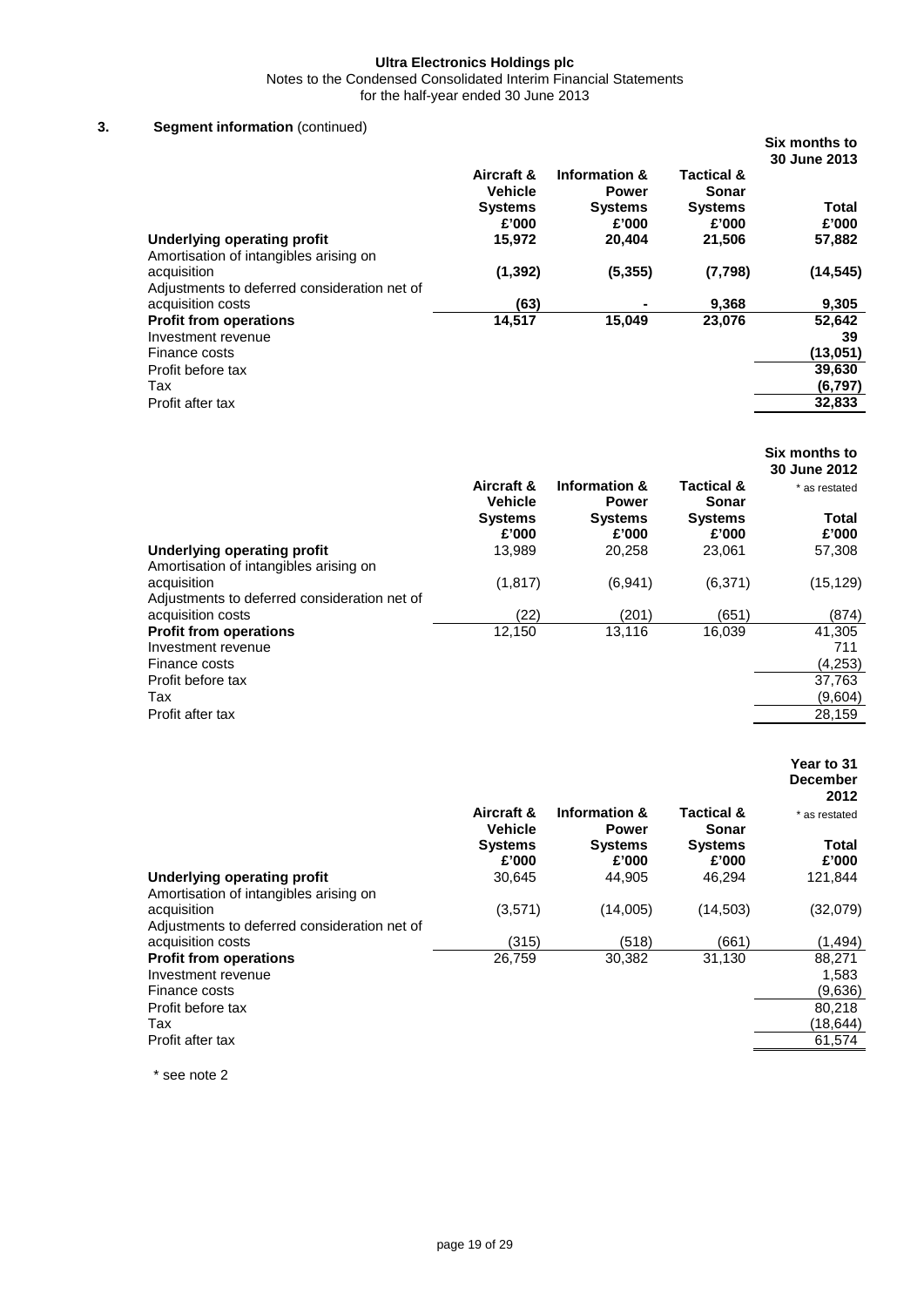Notes to the Condensed Consolidated Interim Financial Statements

for the half-year ended 30 June 2013

## **3. Segment information** (continued)

|                                     |            |            | At 31    |
|-------------------------------------|------------|------------|----------|
|                                     | At 30 June | At 30 June | December |
|                                     | 2013       | 2012       | 2012     |
|                                     | £'000      | £'000      | £'000    |
| Total assets by segment             |            |            |          |
| Aircraft & Vehicle Systems          | 170,015    | 146.464    | 146,872  |
| Information & Power Systems         | 289,914    | 294,284    | 296,411  |
| <b>Tactical &amp; Sonar Systems</b> | 311,661    | 302,257    | 311,803  |
|                                     | 771,590    | 743,005    | 755,086  |
| Unallocated                         | 55,736     | 79,770     | 37,584   |
| <b>Total assets</b>                 | 827,326    | 822,775    | 792,670  |

Unallocated assets represent deferred tax assets, derivatives at fair value and cash and cash equivalents.

|                                     |            |            | At 31    |
|-------------------------------------|------------|------------|----------|
|                                     | At 30 June | At 30 June | December |
|                                     | 2013       | 2012       | 2012     |
|                                     | £'000      | £'000      | £'000    |
| <b>Total liabilities by segment</b> |            |            |          |
| Aircraft & Vehicle Systems          | 40.112     | 41.872     | 42.594   |
| Information & Power Systems         | 100,403    | 103.272    | 121.273  |
| <b>Tactical &amp; Sonar Systems</b> | 142,641    | 138,177    | 139,547  |
|                                     | 283,156    | 283,321    | 303.414  |
| Unallocated                         | 192,824    | 243,189    | 175,031  |
| <b>Total liabilities</b>            | 475.980    | 526,510    | 478.445  |

Unallocated liabilities represent derivatives at fair value, tax payables, deferred tax liabilities, retirement benefit obligations, bank loans and loan notes.

|                                     | <b>Six months</b><br>to 30 June<br>2013<br>£'000 | Six months<br>to 30 June<br>2012<br>£'000 | Year to<br>31 December<br>2012<br>£'000 |
|-------------------------------------|--------------------------------------------------|-------------------------------------------|-----------------------------------------|
| Revenue by geographical destination |                                                  |                                           |                                         |
| United Kingdom                      | 129,165                                          | 107.795                                   | 225.671                                 |
| <b>Continental Europe</b>           | 26,557                                           | 26.214                                    | 55,769                                  |
| Canada                              | 8,503                                            | 11.472                                    | 19,038                                  |
| <b>USA</b>                          | 154,346                                          | 164,673                                   | 349,145                                 |
| Rest of World                       | 49,173                                           | 60,010                                    | 111,203                                 |
|                                     | 367,744                                          | 370,164                                   | 760.826                                 |

During the period to 30 June 2013 there were two direct customers (2012: one) that accounted for greater than 10% of the Group's turnover. Sales to these customers during the period were £87m and £41m (2012: £73m and £35m).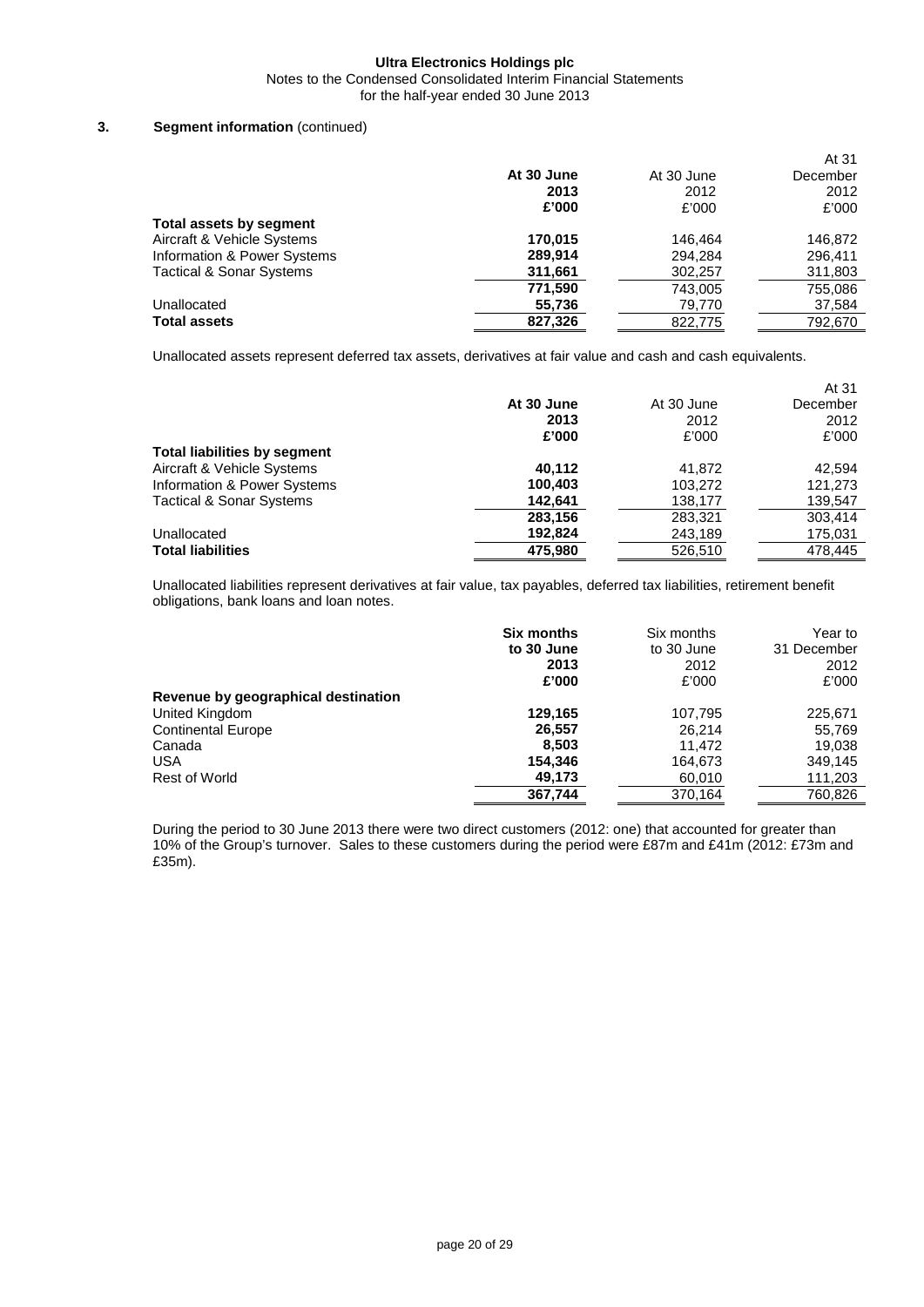# **Ultra Electronics Holdings plc** Notes to the Condensed Consolidated Interim Financial Statements

for the half-year ended 30 June 2013

#### **4. Additional performance measures**

To present the underlying profitability of the Group on a consistent basis year-on-year, additional performance indicators have been used. These are calculated as follows:

|                                                                     | Six months | Six months    | Year to       |
|---------------------------------------------------------------------|------------|---------------|---------------|
|                                                                     | to 30 June | to 30 June    | 31 December   |
|                                                                     | 2013       | 2012          | 2012          |
|                                                                     |            | * as restated | * as restated |
|                                                                     | £'000      | £'000         | £'000         |
| <b>Operating profit</b>                                             | 52,642     | 41,305        | 88,271        |
| Amortisation of intangibles arising on acquisition                  | 14,545     | 15,129        | 32,079        |
| Adjustments to contingent consideration net of<br>acquisition costs | (9,305)    | 874           | 1,494         |
| <b>Underlying operating profit</b>                                  | 57,882     | 57,308        | 121,844       |
| Profit before tax                                                   | 39,630     | 37,763        | 80,218        |
| Amortisation of intangibles arising on acquisition                  | 14,545     | 15,129        | 32,079        |
| Adjustments to contingent consideration net of                      |            |               |               |
| acquisition costs                                                   | (9, 305)   | 874           | 1,494         |
| Unwinding of discount on provisions                                 | 634        |               | 577           |
| Loss/(profit) on fair value movements on derivatives                | 7,661      | (535)         | (1, 390)      |
| Net interest charge on defined benefit pensions                     | 2,250      | 1,747         | 3,524         |
| Underlying profit before tax                                        | 55,415     | 54,978        | 116,502       |
| Cash generated by operations (see note 15)                          | 58,146     | 44.099        | 112,387       |
| Purchase of property, plant and equipment                           | (9,211)    | (8,327)       | (20, 470)     |
| Proceeds on disposal of property, plant and                         |            |               |               |
| equipment                                                           | 159        | 15            | 67            |
| Expenditure on product development and other                        |            |               |               |
| intangibles                                                         | (3,758)    | (1, 287)      | (4,659)       |
| Dividend from equity accounted investment                           | 1,296      |               | 765           |
| Acquisition costs                                                   | 63         | 874           | 1,494         |
| <b>Operating cash flow</b>                                          | 46,695     | 35,374        | 89,584        |

Underlying operating profit has been shown before acquisition-related costs and the amortisation of intangible assets arising on acquisitions, which relates to acquired intellectual property, customer relationships and profit in acquired order book. To maintain a consistent presentation of financial performance over the longer term, these charges have been excluded from underlying operating profit. Underlying profit before tax and underlying earnings per share (see note 9) have also been presented before these adjustments.

IAS 39 requires the Group to 'fair value' the derivative instruments used to manage Ultra's foreign exchange exposures. This creates volatility in the valuation of the outstanding instruments as exchange rates move over time. This will have minimal impact on profit over the full term of the instruments, but can cause significant volatility on particular balance sheet dates. Underlying profit before tax and underlying earnings per share (see note 9) are stated before changes in the valuation of foreign currency derivative instruments so that the underlying operating performance of the Group can be seen more clearly.

Following the adoption of IAS 19 (revised 2011), the Group has decided to present underlying profit before tax and underlying earnings per share (see note 9) before the net interest charge on defined benefit pensions so that the underlying operating performance of the Group can be seen more clearly. The comparatives for the half-year ended 30 June 2012 and year ended 31 December 2012 have been restated as set out in note 2.

The Group is cash generative and reinvests funds to support the continuing growth of the business. It seeks to use an accurate and appropriate measure of the funds generated internally while sustaining this growth. For this, Ultra uses operating cash flow, rather than cash generated by operations, as its preferred indicator of cash generated and available to cover non-operating expenses such as tax and interest payments. The Group considers that using cash generated by operations, with the exclusion of net expenditure on property, plant and equipment and outflows for capitalised product development and other intangibles, would result in an under-reporting of the true cash cost of sustaining a growing business.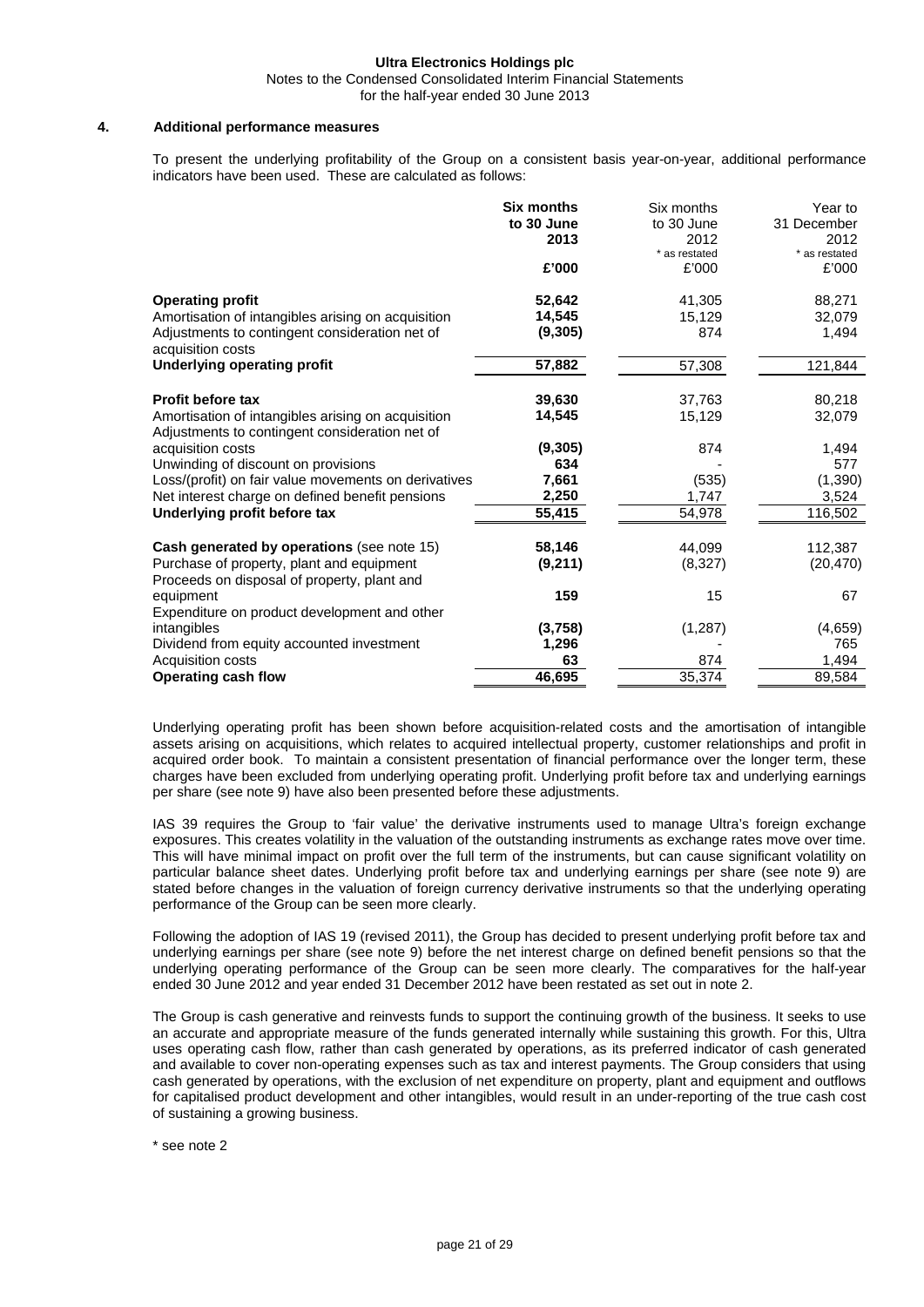Notes to the Condensed Consolidated Interim Financial Statements

for the half-year ended 30 June 2013

## **5. Investment revenue**

|    |                                                 | <b>Six months</b><br>to 30 June<br>2013<br>£'000 | Six months<br>to 30 June<br>2012<br>£'000 | Year to<br>31 December<br>2012<br>£'000 |
|----|-------------------------------------------------|--------------------------------------------------|-------------------------------------------|-----------------------------------------|
|    | Interest income                                 | 39                                               | 176                                       | 193                                     |
|    | Fair value movement on derivatives              |                                                  | 535                                       | 1,390                                   |
|    |                                                 | 39                                               | 711                                       | 1,583                                   |
| 6. | <b>Finance costs</b>                            |                                                  |                                           |                                         |
|    |                                                 | <b>Six months</b>                                | Six months                                | Year to                                 |
|    |                                                 | to 30 June                                       | to 30 June                                | 31 December                             |
|    |                                                 | 2013                                             | 2012                                      | 2012                                    |
|    |                                                 |                                                  | * as restated                             | * as restated                           |
|    |                                                 | £'000                                            | £'000                                     | £'000                                   |
|    | Amortisation of finance costs of debt           | 451                                              | 275                                       | 591                                     |
|    | Interest payable on bank loans and overdrafts   | 2,052                                            | 2,227                                     | 4,943                                   |
|    | Interest payable on finance leases              | 3                                                | 4                                         |                                         |
|    | Total borrowing costs                           | 2,506                                            | 2,506                                     | 5,535                                   |
|    | Net interest charge on defined benefit pensions | 2,250                                            | 1,747                                     | 3,524                                   |
|    | Unwinding of discount on provisions             | 634                                              |                                           | 577                                     |
|    | Fair value movement on derivatives              | 7,661                                            |                                           |                                         |
|    |                                                 | 13,051                                           | 4,253                                     | 9,636                                   |

## **7. Tax**

|                    | Six months<br>to 30 June<br>2013<br>£'000 | Six months<br>to 30 June<br>2012<br>* as restated<br>£'000 | Year to<br>31 December<br>2012<br>* as restated<br>£'000 |
|--------------------|-------------------------------------------|------------------------------------------------------------|----------------------------------------------------------|
| <b>Current tax</b> |                                           |                                                            |                                                          |
| United Kingdom     | 5,370                                     | 6,914                                                      | 13,023                                                   |
| Overseas           | 3,481                                     | 6,106                                                      | 9,905                                                    |
|                    | 8,851                                     | 13,020                                                     | 22,928                                                   |
| Deferred tax       |                                           |                                                            |                                                          |
| United Kingdom     | (1, 427)                                  | (768)                                                      | 83                                                       |
| Overseas           | (627)                                     | (2,648)                                                    | (4, 367)                                                 |
|                    | (2,054)                                   | (3, 416)                                                   | (4,284)                                                  |
| Total tax charge   | 6,797                                     | 9,604                                                      | 18,644                                                   |

From 1 April 2013 the standard rate of UK corporation tax reduced from 24% to 23% and UK deferred tax balances have been re-measured at this rate as the decrease was substantively enacted on 17 July 2012. The UK government has also announced its intention to reduce the main rate of corporation tax to 21% from 1 April 2014 and to 20% from 1 April 2015. These further proposed rate reductions had not been substantively enacted at the balance sheet date and are therefore not reflected in these interim financial statements. The proposed reductions in the rate were substantively enacted on 2 July 2013.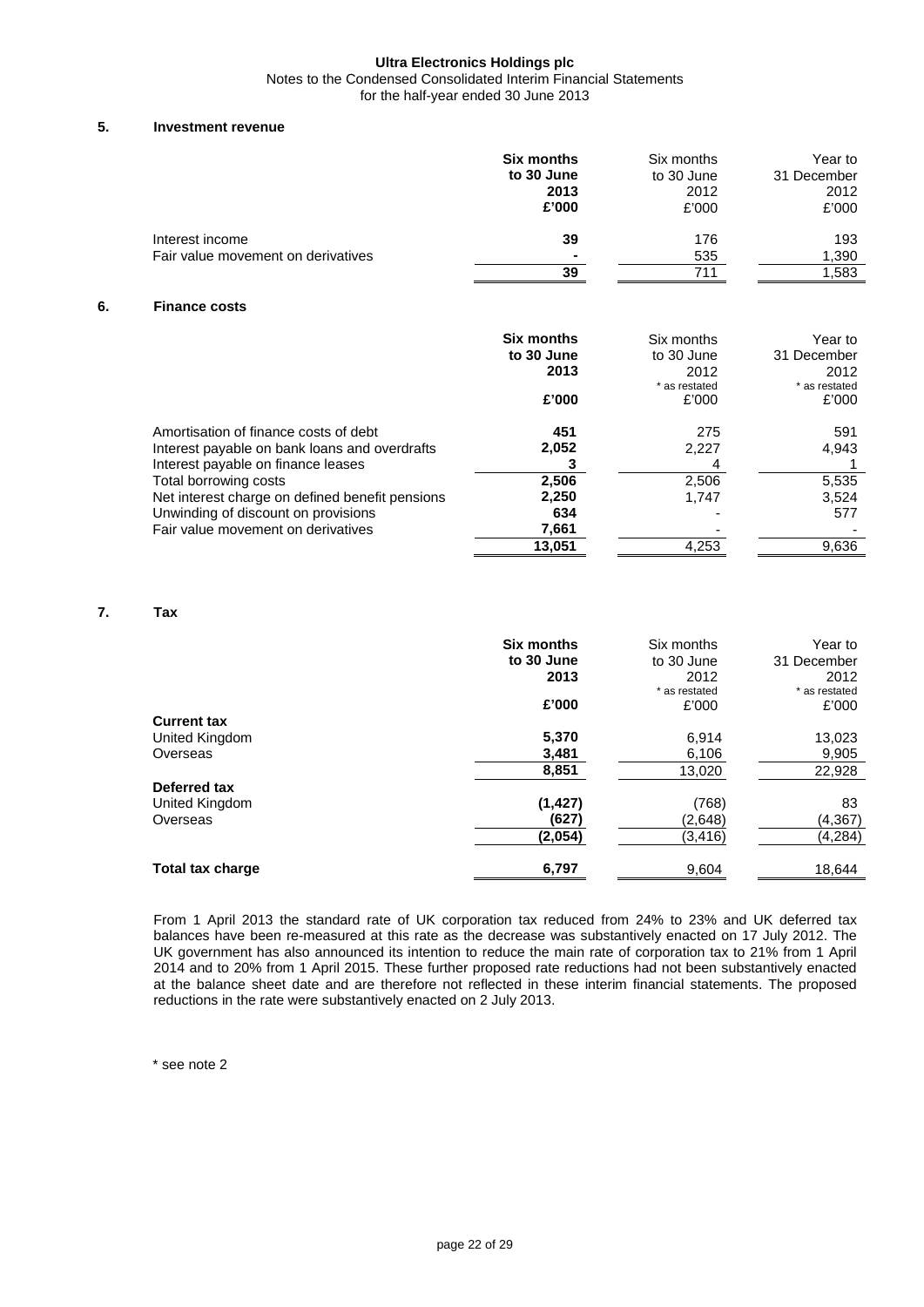Notes to the Condensed Consolidated Interim Financial Statements for the half-year ended 30 June 2013

# **8. Ordinary dividends**

|                                                                                                   | <b>Six months</b><br>to 30 June<br>2013<br>£'000 | Six months<br>to 30 June<br>2012<br>£'000 |
|---------------------------------------------------------------------------------------------------|--------------------------------------------------|-------------------------------------------|
| Final dividend for the year ended 31 December 2012 of 27.8p (2011:<br>26.8p) per share            | 19,259                                           | 18,466                                    |
| Proposed interim dividend for the year ended 31 December 2013 of<br>12.7p (2012: 12.2p) per share | 8,807                                            | 8,411                                     |

The interim 2013 dividend of 12.7 pence per share will be paid on 27 September 2013 to shareholders on the register at 30 August 2012. It was approved by the Board after 30 June 2013 and has not been included as a liability at 30 June 2013.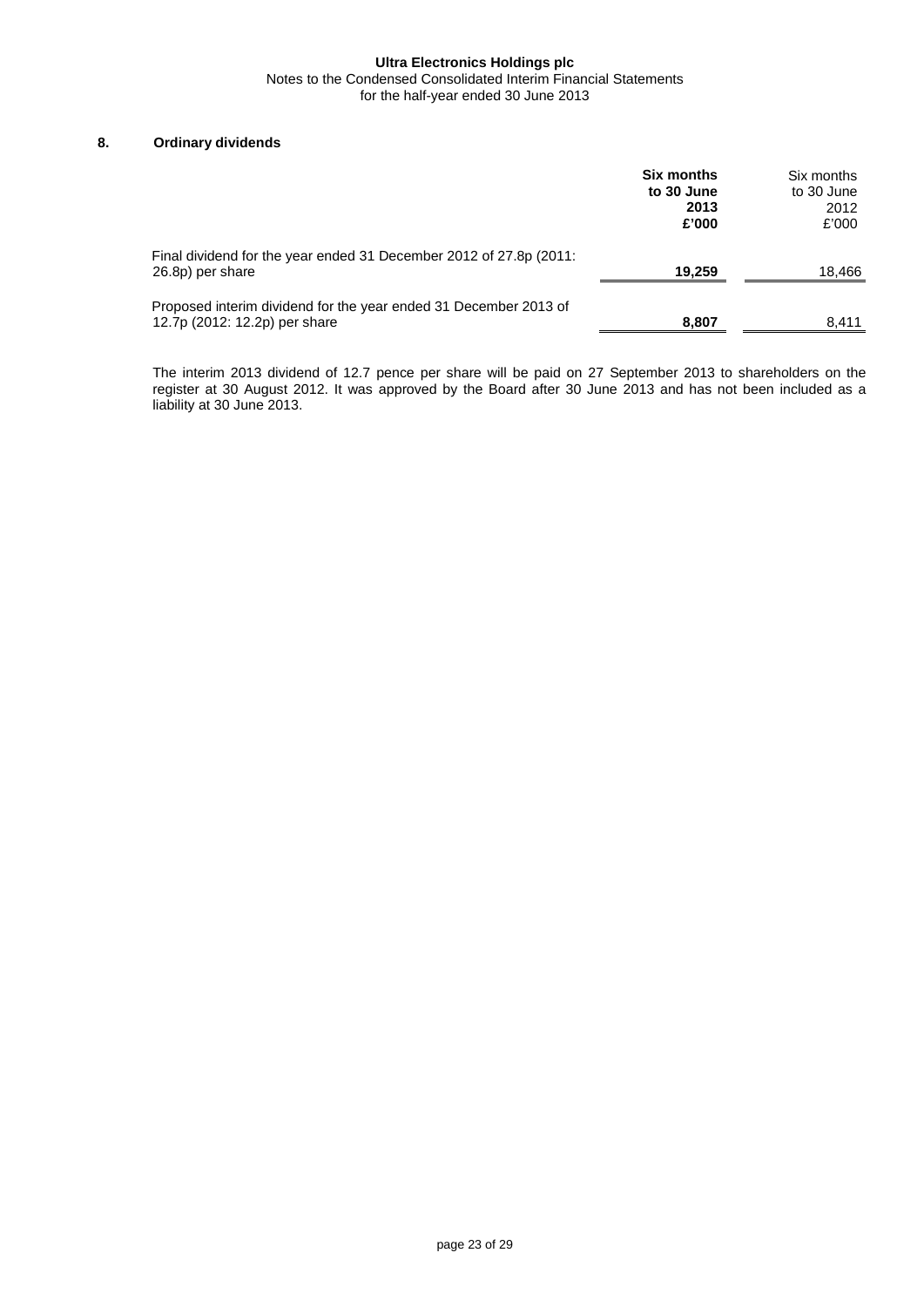Notes to the Condensed Consolidated Interim Financial Statements

for the half-year ended 30 June 2013

## **9. Earnings per share**

|                                | <b>Six months</b> | Six months    | Year to       |
|--------------------------------|-------------------|---------------|---------------|
|                                | to 30 June        | to 30 June    | 31 December   |
|                                | 2013              | 2012          | 2012          |
|                                |                   | * as restated | * as restated |
|                                | <b>Pence</b>      | Pence         | pence         |
| From continuing operations     |                   |               |               |
| Basic underlying (see below)   | 59.5              | 58.6          | 125.5         |
| Diluted underlying (see below) | 59.3              | 58.4          | 125.1         |
| Basic                          | 46.5              | 40.5          | 88.6          |
| <b>Diluted</b>                 | 46.4              | 40.3          | 88.3          |

The calculation of the basic, underlying and diluted earnings per share is based on the following data:

|                                                                                                                              | <b>Six months</b><br>To 30 June<br>2013<br>£'000 | Six months<br>to 30 June<br>2012<br>* as restated<br>£'000 | Year to<br>31 December<br>2012<br>* as restated<br>£'000 |
|------------------------------------------------------------------------------------------------------------------------------|--------------------------------------------------|------------------------------------------------------------|----------------------------------------------------------|
| <b>Earnings</b>                                                                                                              |                                                  |                                                            |                                                          |
| Earnings for the purposes of earnings per share<br>being profit for the period from continuing<br>operations                 | 32,348                                           | 27,992                                                     | 61,265                                                   |
| <b>Underlying earnings</b>                                                                                                   |                                                  |                                                            |                                                          |
| Profit for the period from continuing operations<br>Loss/(profit) on fair value movements on                                 | 32,348                                           | 27,992                                                     | 61,265                                                   |
| derivatives (net of tax)                                                                                                     | 5,899                                            | (407)                                                      | (1, 155)                                                 |
| Amortisation of intangibles arising on acquisition<br>(net of tax)                                                           | 10,196                                           | 10,948                                                     | 22,271                                                   |
| Unwinding of discount on provisions                                                                                          | 488                                              |                                                            | 436                                                      |
| Acquisition related costs net of contingent<br>consideration (net of tax)<br>Net interest charge on defined benefit pensions | (9, 305)                                         | 663                                                        | 1,273                                                    |
| (net of tax)                                                                                                                 | 1,727                                            | 1,328                                                      | 2,713                                                    |
| Earnings for the purposes of underlying earnings<br>per share                                                                | 41,353                                           | 40,524                                                     | 86,803                                                   |
| The weighted average number of shares is given below:                                                                        |                                                  |                                                            |                                                          |
|                                                                                                                              | Six months<br>to 30 June<br>2013                 | Six months<br>to 30 June<br>2012                           | Year to<br>31 December<br>2012                           |
| Number of shares used for basic earnings per<br>share                                                                        | 69,491,696                                       | 69,131,515                                                 | 69,165,099                                               |

Number of shares deemed to be issued at nil consideration following exercise of share options **Number of shares used for fully diluted** 

| 69,380,237    |
|---------------|
|               |
| Year to       |
| 31 December   |
| 2012          |
| * as restated |
| £'000         |
| 116.502       |
| (29, 390)     |
| (309)         |
|               |
| 86,803        |
|               |
| 25.23%        |
|               |

**186,470** 254,225 215,138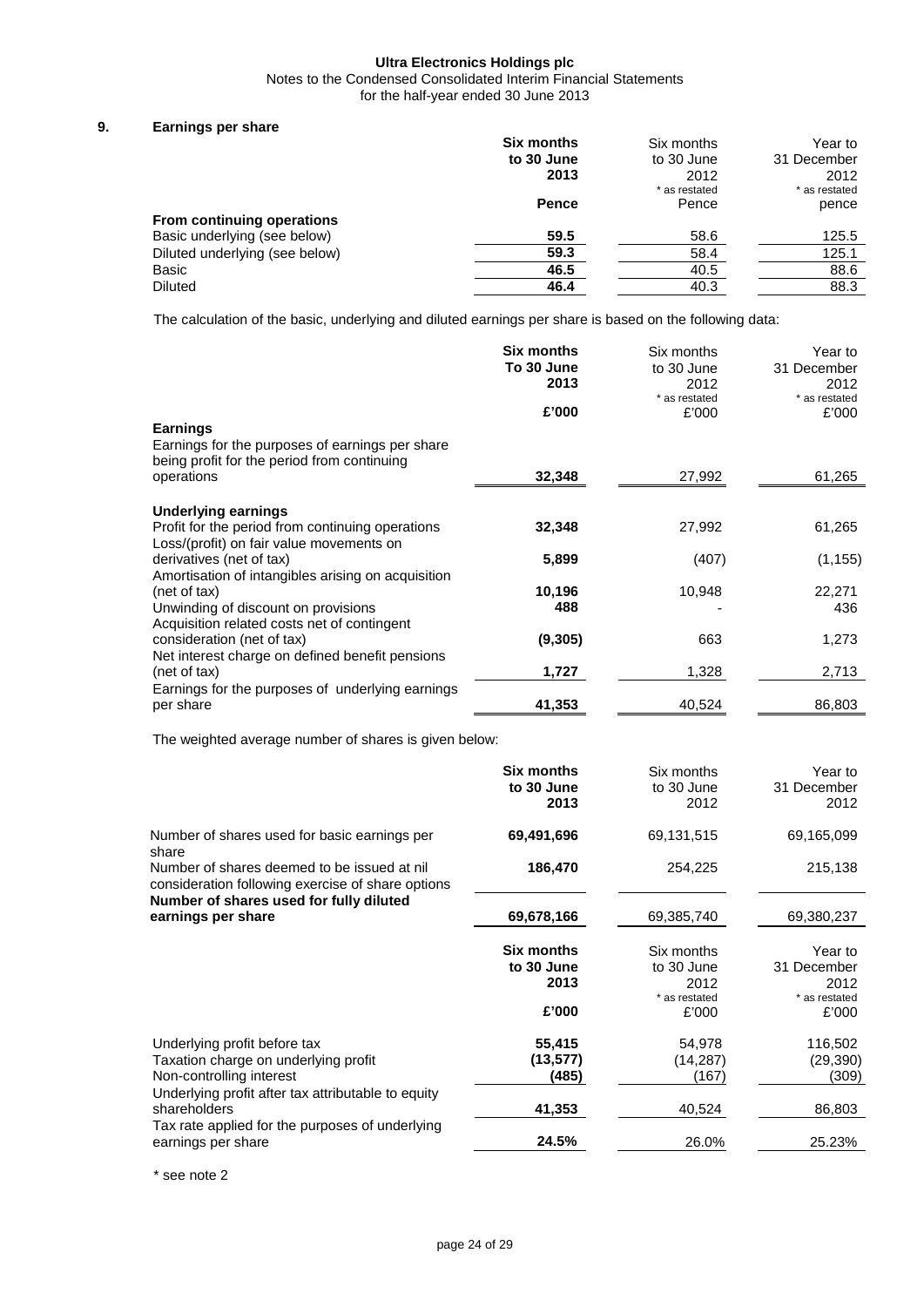Notes to the Condensed Consolidated Interim Financial Statements for the half-year ended 30 June 2013

# **10. Property, plant and equipment**

During the period, the Group spent £9.2m on the acquisition of property, plant and equipment. The Group did not make any significant disposals during the period.

## **11. Trade and other receivables**

|                    |            |                          | Al 31    |
|--------------------|------------|--------------------------|----------|
|                    | At 30 June | At 30 June               | December |
| <b>Non-current</b> | 2013       | 2012                     | 2012     |
|                    | £'000      | £'000                    | £'000    |
| Trade receivables  | 4.444      | ٠                        | 4,133    |
|                    | 4.444      | $\overline{\phantom{0}}$ | 4,133    |
|                    |            |                          |          |

 $\overline{M}$ 

At 31

## **Current**

|                                     |            |            | , , , , , |
|-------------------------------------|------------|------------|-----------|
|                                     | At 30 June | At 30 June | December  |
|                                     | 2013       | 2012       | 2012      |
|                                     | £'000      | £'000      | £'000     |
| Trade receivables                   | 85,734     | 97.109     | 96,355    |
| Provisions against receivables      | (1,318)    | (1,935)    | (1, 445)  |
| Net trade receivables               | 84.416     | 95.174     | 94,910    |
| Amounts due from contract customers | 82,762     | 63,819     | 87,727    |
| Prepayments & other receivables     | 35,252     | 28,905     | 18,402    |
|                                     | 202.430    | 187,898    | 201,039   |
|                                     |            |            |           |

## **12. Trade and other payables**

|                                              | At 30 June<br>2013<br>£'000 | At 30 June<br>2012<br>£'000 | At 31<br>December<br>2012<br>£'000 |
|----------------------------------------------|-----------------------------|-----------------------------|------------------------------------|
| Amounts included in current liabilities:     |                             |                             |                                    |
| Trade payables                               | 75,805                      | 63.427                      | 75,773                             |
| Amounts due to contract customers            | 96,087                      | 85.270                      | 96,620                             |
| Other payables                               | 63,726                      | 73,293                      | 70,465                             |
|                                              | 235,618                     | 221,990                     | 242,858                            |
| Amounts included in non-current liabilities: |                             |                             |                                    |
| Amounts due to contract customers            | 12,077                      | 15,450                      | 11,333                             |
| Other payables                               | 10.349                      | 4,633                       | 9,654                              |
|                                              | 22,426                      | 20,083                      | 20.987                             |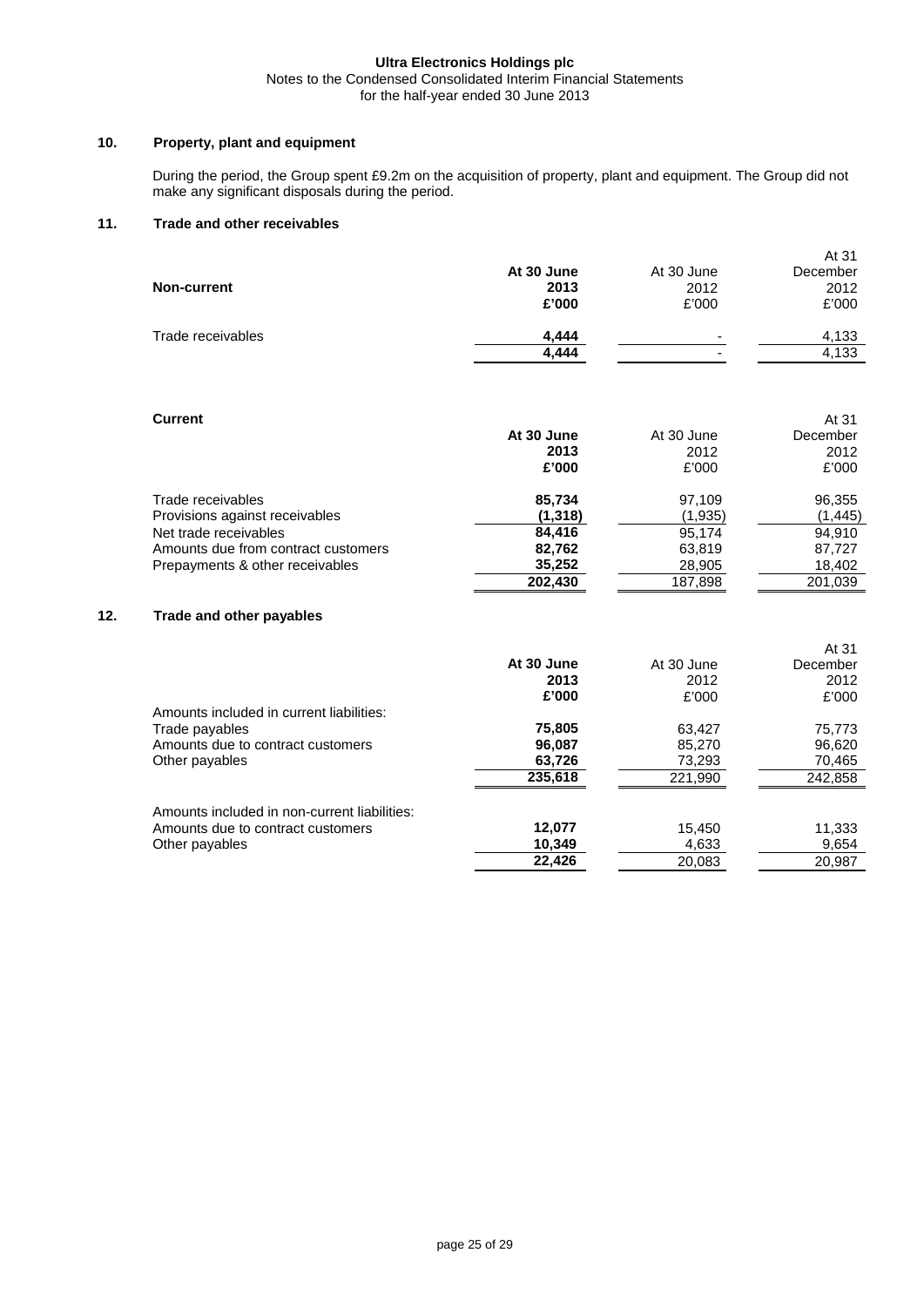Notes to the Condensed Consolidated Interim Financial Statements

for the half-year ended 30 June 2013

## **13. Provisions**

|                                                                        | Warranty<br>£'000       | Contractual<br>£'000      | Total<br>£'000            |
|------------------------------------------------------------------------|-------------------------|---------------------------|---------------------------|
| At 30 June 2012                                                        | 6,770                   | 34.384                    | 41,154                    |
| At 31 December 2012                                                    | 8,681                   | 27,887                    | 36,568                    |
| At 30 June 2013                                                        | 7,219                   | 17,824                    | 25,043                    |
| Included in current liabilities<br>Included in non-current liabilities | 3,983<br>3,236<br>7,219 | 12,579<br>5,245<br>17,824 | 16,562<br>8,481<br>25,043 |

Provisions for warranty costs are based on an assessment of future claims with reference to past experience; such costs are generally incurred within two years after delivery. Contractual provisions for dilapidations will be payable at the end of the contracted life which is up to fifteen years, and contractual provisions relating to contingent consideration will be payable in up to two years.

## **14. Share capital**

179,786 shares, with a nominal value of £8,989 have been allotted in the first six months of 2013 under the terms of the Group's various share option schemes. The aggregate consideration received by the Company was £2,250,000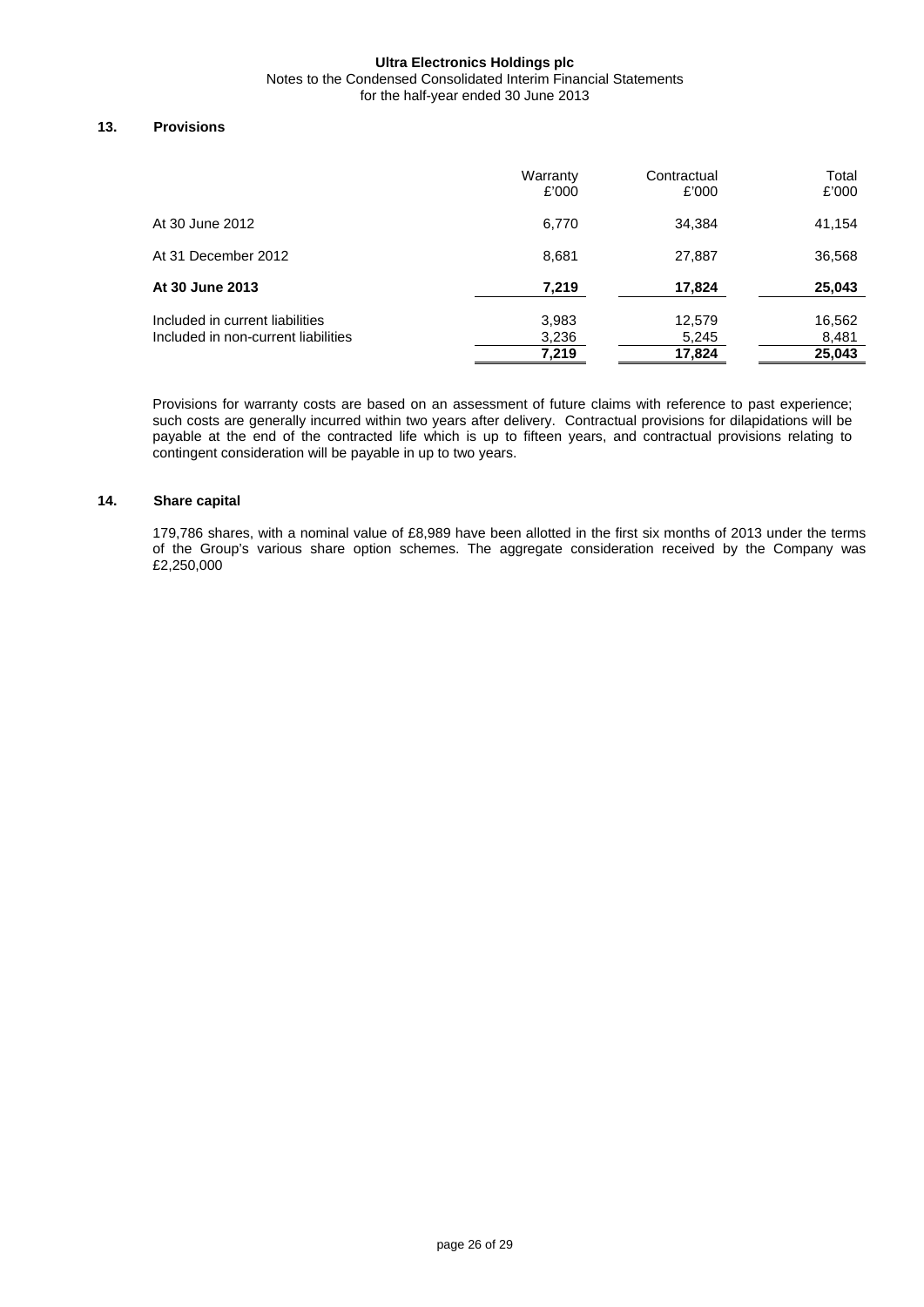Notes to the Condensed Consolidated Interim Financial Statements

for the half-year ended 30 June 2013

#### **15. Cash flow information**

|                                                               | <b>Six months</b> | Six months    | Year to       |
|---------------------------------------------------------------|-------------------|---------------|---------------|
|                                                               | to 30 June        | To 30 June    | 31 December   |
|                                                               | 2013              | 2012          | 2012          |
|                                                               |                   | * as restated | * as restated |
|                                                               | £'000             | £'000         | £'000         |
| <b>Operating profit</b><br>Adjustments for:                   | 52,642            | 41,305        | 88,271        |
| Depreciation of property, plant and equipment                 | 5,511             | 5,548         | 10,882        |
| Amortisation of intangible assets                             | 15,562            | 15,767        | 35,242        |
| Cost of equity-settled employee share schemes                 | 1,034             | 973           | 1,974         |
| Adjustment for pension funding                                | (3, 444)          | (3, 117)      | (6,809)       |
| Loss/(profit) on disposal of property, plant and<br>equipment | 76                | (5)           | 137           |
| Share of profit of associate                                  | (293)             | (1, 375)      | (3, 487)      |
| (Decrease)/increase in provisions                             | (12,567)          | 1,685         | (3,088)       |
| Operating cash flow before movements in                       |                   |               |               |
| working capital                                               | 58,521            | 60,781        | 123,122       |
| Decrease/(increase) in inventories                            | 4,948             | (503)         | (2,719)       |
| Decrease/(increase) in receivables                            | 5,756             | 13,109        | (5,969)       |
| Decrease in payables                                          | (11,079)          | (29,288)      | (2,047)       |
| Cash generated by operations                                  | 58,146            | 44,099        | 112,387       |
| Income taxes paid                                             | (15, 124)         | (15, 566)     | (25, 589)     |
| Interest paid                                                 | (2, 138)          | (1,678)       | (4, 555)      |
| Net cash inflow from operating activities                     | 40,884            | 26,855        | 82,243        |

# **Reconciliation of net movement in cash and cash equivalents to movement in net debt**

|                                                         | <b>Six months</b><br>to 30 June | Six months<br>to 30 June | Year to<br>31 December |
|---------------------------------------------------------|---------------------------------|--------------------------|------------------------|
|                                                         | 2013                            | 2012                     | 2012                   |
|                                                         | £'000                           | £'000                    | £'000                  |
| Net increase/(decrease) in cash and cash<br>equivalents | 17,469                          | 24,683                   | (8,330)                |
| Cash (inflow)/outflow from (increase)/decrease in       |                                 |                          |                        |
| debt and finance leasing                                | (19,371)                        | (47,271)                 | 8,898                  |
| Change in net debt arising from cash flows              | (1,902)                         | (22,588)                 | 568                    |
| Loan syndication costs                                  |                                 |                          | 903                    |
| Amortisation of finance costs of debt                   | (451)                           | (275)                    | (551)                  |
| <b>Translation differences</b>                          | (1,307)                         | 1,381                    | 2,228                  |
| Movement in net debt in the period                      | (3,660)                         | (21,482)                 | 3,148                  |
| Net debt at start of period                             | (43,000)                        | (46,148)                 | (46,148)               |
| Net debt at end of period                               | (46,660)                        | (67,630)                 | (43,000)               |
| Net debt comprised the following:                       |                                 |                          |                        |
|                                                         |                                 |                          | At 31                  |
|                                                         | At 30 June                      | At 30 June               | December               |
|                                                         | 2013                            | 2012                     | 2012                   |
|                                                         | £'000                           | £'000                    | £'000                  |
| Cash and cash equivalents                               | 50,331                          | 65,628                   | 30,840                 |
| <b>Borrowings</b>                                       | (96, 922)                       | (133, 164)               | (73, 753)              |
| Obligations under finance leases                        | (69)                            | (94)                     | (87)                   |
|                                                         | (46, 660)                       | (67,630)                 | (43,000)               |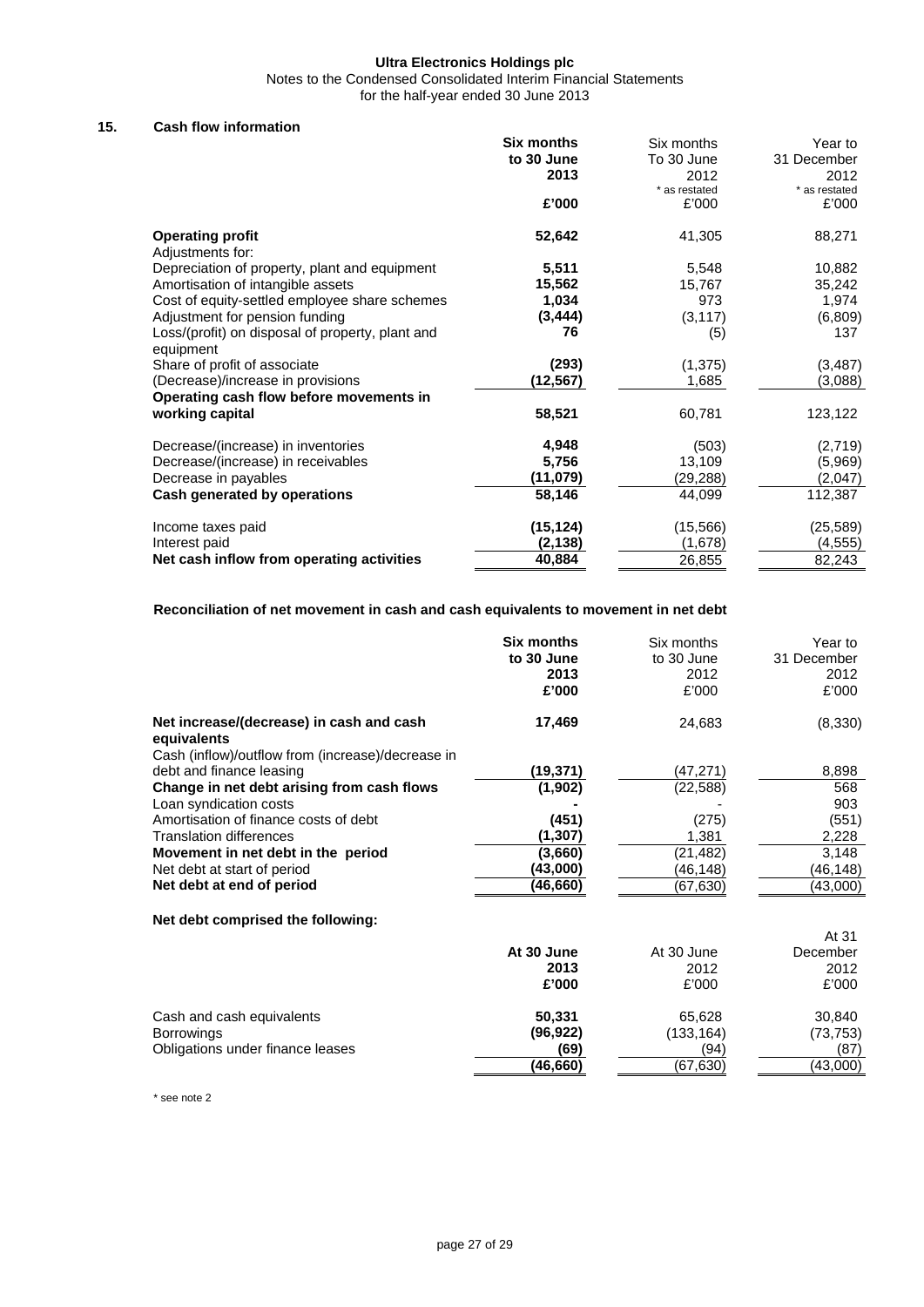#### **Ultra Electronics Holdings plc** Notes to the Condensed Consolidated Interim Financial Statements for the half-year ended 30 June 2013

## **16. Going Concern**

On 13 January 2013 the Group replaced its existing £120 million revolving credit facility with a new £100 million revolving credit facility that expires in December 2017.

After making due enquiries, and in accordance with the FRC's "Going Concern and Liquidity Risk: Guidance for Directors of UK Companies 2009", the Directors' view is that the Group has adequate resources to continue in operational existence for the foreseeable future, a period of not less than 12 months from the date of this report. Accordingly, they continue to adopt the going concern basis in preparing these condensed consolidated half year financial statements.

## **17. Financial Instruments**

Exposure to currency risks arises in the normal course of the Group's business. Derivative financial instruments are used to hedge exposure to all significant fluctuations in foreign exchange rates. All of the Group's financial instruments have been assessed as Level 2 and comprise foreign exchange forward contracts.

The directors consider that the carrying amount of all financial assets and liabilities approximates to their fair value.

 $A + 21$ 

Fair value measurements as at 30 June 2013 are set out in the table below. These forward exchange contracts have been fair valued using forward exchanges rates that are quoted in an active market.

|                              |            |            | <b>ALVI</b> |
|------------------------------|------------|------------|-------------|
|                              | At 30 June | At 30 June | December    |
|                              | 2013       | 2012       | 2012        |
|                              | £'000      | £'000      | £'000       |
| Financial assets:            |            |            |             |
| Derivatives used for hedging | 872        | 4,784      | 5,606       |
| Total                        | 872        | 4,784      | 5,606       |
| Financial liabilities:       |            |            |             |
| Derivatives used for hedging | (3, 516)   | (622)      | (589)       |
| Total                        | (3, 516)   |            |             |
|                              |            | (622)      | (589)       |
|                              |            |            |             |

#### **18. Acquisitions**

#### **Varisys**

On 6 June 2013, the Group acquired the entire share capital of Varisys Limited for initial cash consideration of £18m. Additional amounts of up to £2m will be payable subject to performance and retention of the business founders over the next two years, and will be expensed to the profit and loss account as incurred.

Varisys designs and manufactures products for high performance embedded computing applications. Its products and services portfolio include bespoke solutions for customers operating in the aerospace, defence, telecommunications, and industrial sectors. The acquisition gives Ultra an organic capability in this specialist, niche area, allowing Group businesses to meet customer requirements more quickly and cost-effectively.

The fair values of the net assets acquired are currently being calculated and have not been finalised due to the proximity of the acquisition to the period end. A provisional assessment of the opening balance sheet is as follows:

|                                                             | Provisional<br>fair value<br>£'000 |
|-------------------------------------------------------------|------------------------------------|
| Intangible assets                                           |                                    |
| Property, plant and equipment                               | 48                                 |
| Cash and cash equivalents                                   | 4,388                              |
| Inventories                                                 | 931                                |
| Receivables                                                 | 3,027                              |
| Payables                                                    | (1, 567)                           |
| Net assets acquired                                         | 6.827                              |
| Goodwill and other intangible assets arising on acquisition | 11,173                             |
| Purchase consideration                                      | 18,000                             |
|                                                             |                                    |